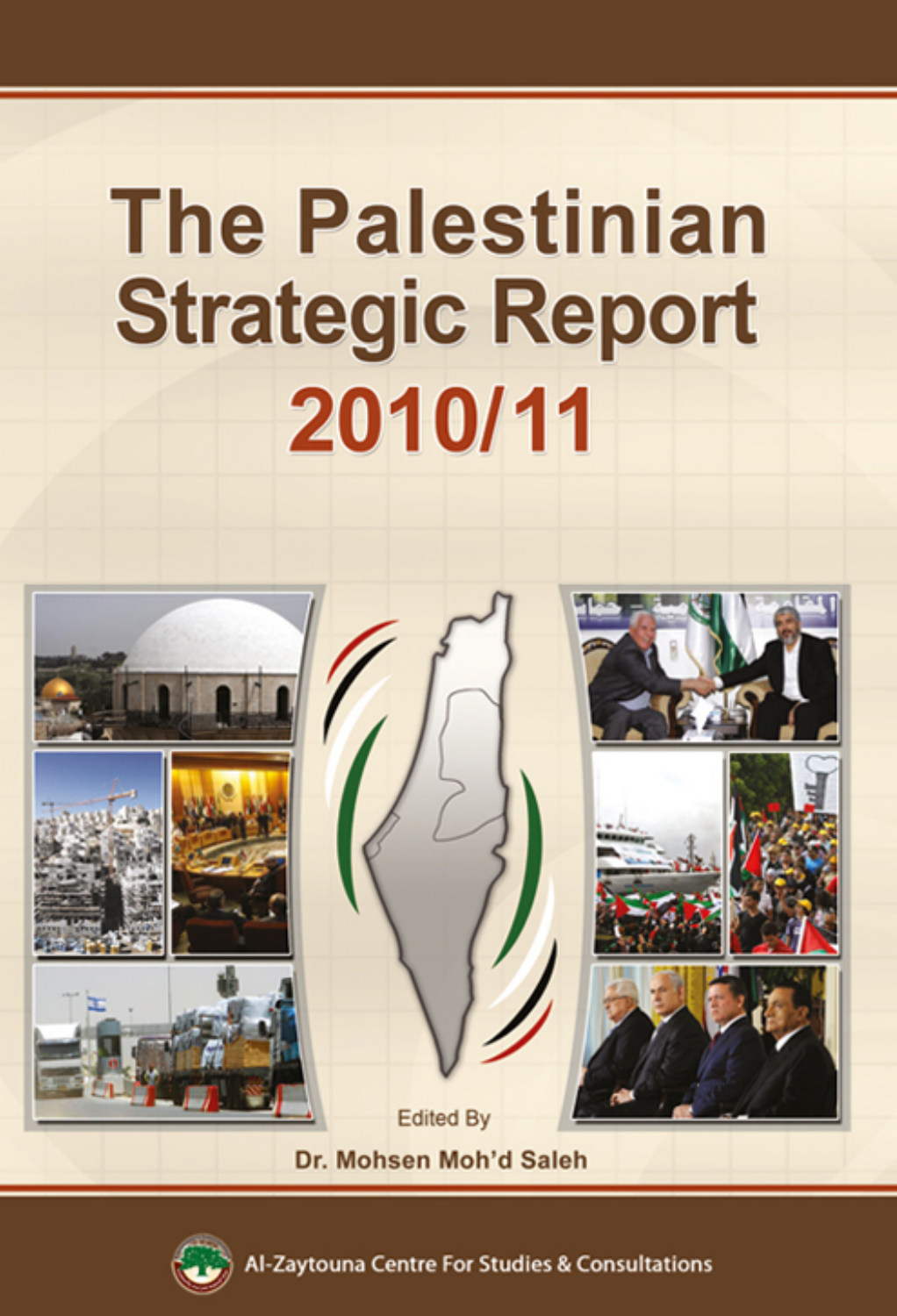# **Chapter One**

*The Internal Palestinian Scene*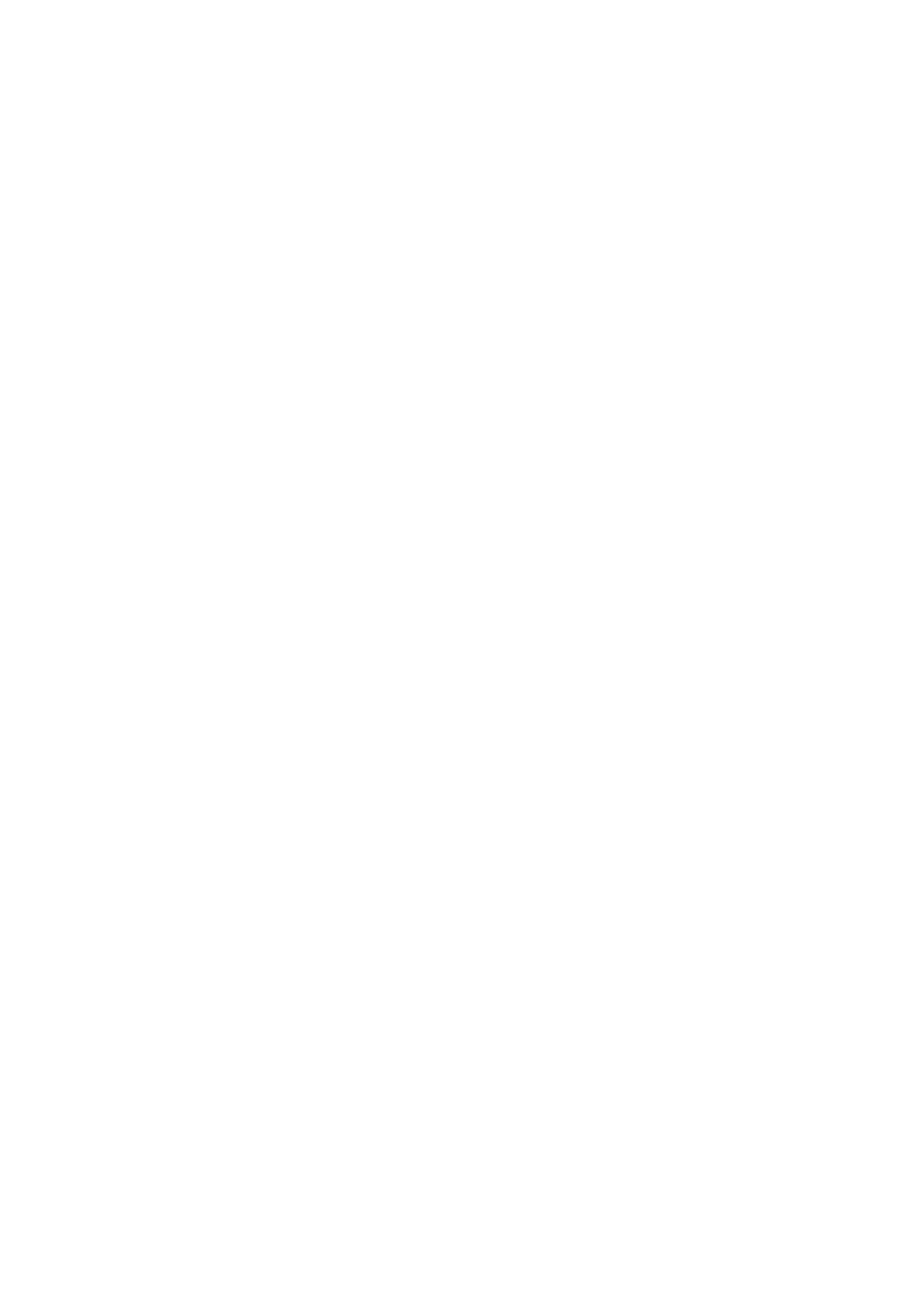# **The Internal Palestinian Scene**

# *Introduction*

The year 2010 was a year of stalemate in the internal Palestinian political scene. It continued to be dominated by two completely different political visions, each dominating a specific geographical domain. Hamas and Fatah failed to conclude a deal on security arrangements, thus hampering national reconciliation efforts. As a consequence municipal, legislative and presidential elections were postponed, and no effort was exerted to restructure the Palestine Liberation Organization (PLO). Meanwhile, the Palestinian Authority (PA) continued security coordination with Israel in the West Bank (WB), which reached unprecedented levels. Hamas continued to govern the Gaza Strip (GS).

The unified national project was conspicuously absent in the Palestinian arena, with the political and geographic schism weakening the response to Israeli policies. Israeli plans include building settlements, attempts to deny the right of return, targeting the resistance and preventing it from realizing national goals. However, other developments in the Arab world had direct impacts on the Palestinian arena, where on 3/5/2011 Hamas and Fatah signed an Egyptian-sponsored reconciliation agreement.<sup>1</sup> A ceremony on this occasion was held on 4/5/2011 in Cairo, with the participation of Mahmud 'Abbas (Abu Mazin), Khalid Mish'al and other leaders of the Palestinian parties.

# *First: The Caretaker Government in Ramallah*

Prime Minister (PM) Salam Fayyad's government continued in office notwithstanding its dismissal as illegitimate by resistance factions, and the controversy over its structure within Fatah. It has succeeded in weakening the security and ability of Palestinian resistance in the WB. Fayyad's office committed to "employing all of the government's energies and available resources, most especially the capacities of the Palestinian people, to complete the process of building institutions of the independent State of Palestine in order to establish a de facto state apparatus"2 by the end of 2011.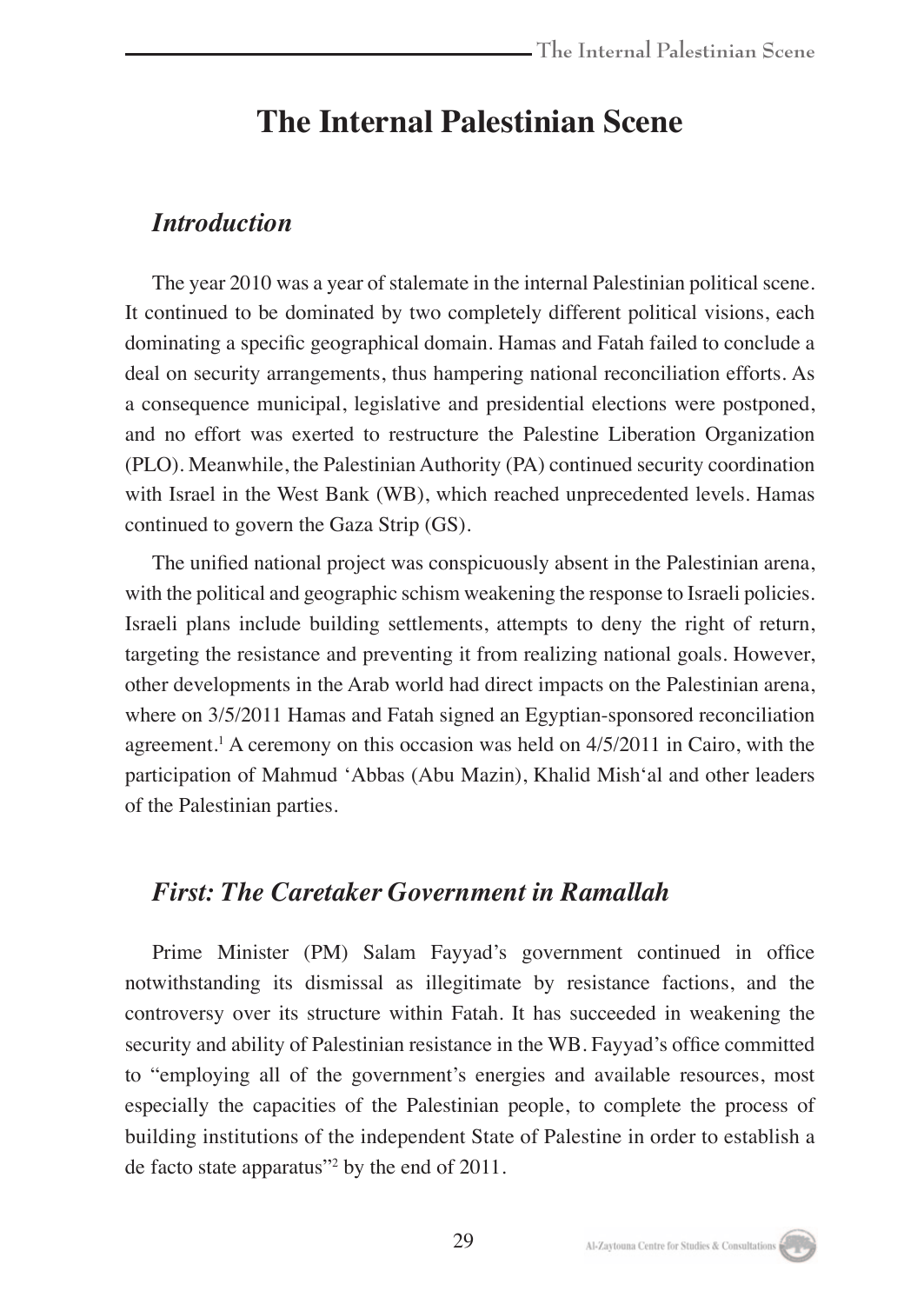No fundamental change took place in the structure and program of the government, with Fatah unable to attain through the Palestinian President Mahmud 'Abbas its wish for greater representation in the government because the Palestinian Legislative Council (PLC) remained in abeyance. Moreover, the failure of national reconciliation efforts blocked the formation of a government of national unity that could change the agenda of the government. The prevailing agenda discarded armed resistance and focused on security cooperation with Israel. In addition to building institutions, it committed itself to achieving an economic recovery primarily based on foreign donations and support.

### **1. Postponement of Municipal Elections**

On February 7th, Fayyad's government declared that it would initiate implementation of the necessary measures to conduct the municipal elections on 17/7/2010. But Hamas and the Islamic Jihad Movement in Palestine (PIJ) argued that in the absence of a Palestinian consensus any election would consolidate the schism,<sup>3</sup> and Hamas openly declared that it would not allow elections to be conducted in GS nor participate in the WB. Ziad al-Zaza, the minister of local governance in the caretaker government, said that all decisions taken by the government of Ramallah are illegitimate, and added, "Hamas will not participate in the local elections while the incursions and arrests are continuing and the elected members of the councils are sidelined."4 As a result of this rejection, and in accordance with the advice of the Palestinian elections committee, Fayyad's government decided on April 25th not to hold elections in the GS.<sup>5</sup> On June 10th, Khalid al-Qawasmeh, the PA's minister of local governance, declared the postponement of the elections in all Palestinian territories without fixing a new date for them. He said that this decision was based on Arab, regional and international advice to give a chance for national reconciliation and the lifting of the siege on GS.<sup>6</sup> Many PLO factions, including the Popular Front for the Liberation of Palestine (PFLP), the Democratic Front for the Liberation of Palestine (DFLP), Palestinian People's Party (PPP), and the secretary-general of the Palestinian National Initiative, condemned this decision.7

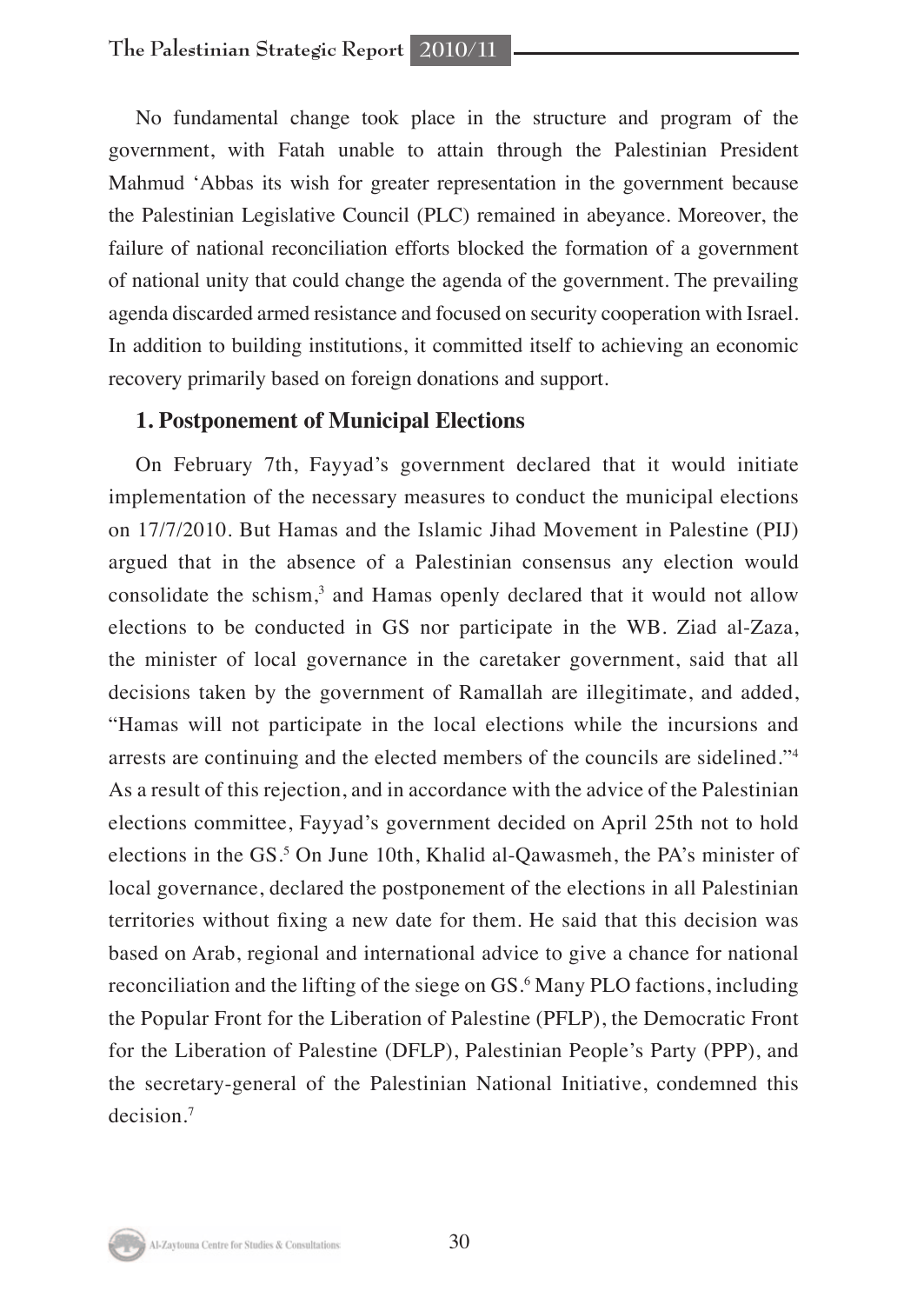# **2. Steps Towards Independence**

Meanwhile, the government of Salam Fayyad continued its 2009 program of achieving a Palestinian state by 2011. The program's stated aim was to "end the occupation and establish the State of Palestine on the June 1967 borders, with East Jerusalem as its capital." Thus, it sought to complement "the PLO's endeavors at the regional and international levels." It aimed also "to complete the process of institution-building throughout the homeland and support peaceful popular resistance against the occupation."8

Each element of Fayyad's plan and its impact on the ground is described in more detail below:

#### **a. Gradual Building of the State's Institutions in the WB**

Prime Minister Salam Fayyad announced the second part of his plan to establish a state, called Homestretch to Freedom. It contains the measures and priorities to be undertaken in the second year of the plan. It also "aims to complete the process of institution-building throughout the homeland and support peaceful popular resistance against the occupation." It seeks "to consolidate state institutions, founded on the principles of integrity, transparency, separation of powers and provision of safety and security to citizens." It envisions a state in which "all citizens will enjoy freedom, justice and equality in a democratic political system based on the principles of pluralism, separation of powers, peaceful transfer of power and respect for human rights." The plan includes ambitious and vital projects, such as the establishment of the Palestinian Central Bank and establishing a Palestinian currency and the issuing of deposit bonds.

The plan added that the government "develop and approve the Law on the Compulsory Civil Service of Youth" and will review "national legislation and policies on labor and employment to ensure equal opportunities."<sup>9</sup>

#### **b. Support of Peaceful Popular Resistance Through Peaceful Marches**

This drive focused on a campaign to resist Israeli annexation of certain land in the WB. During the opening session of the fifth Bil'in International Conference on the Popular Struggle in Ramallah, attended by Robert Serry, the United Nations (UN) Special Coordinator for the Middle East Peace Process, as well as Arab and international ambassadors, Fayyad emphasized that various strategies, based around peaceful popular resistance, should complement each other to establish the state of Palestine on the 4/6/1967 borders.<sup>10</sup>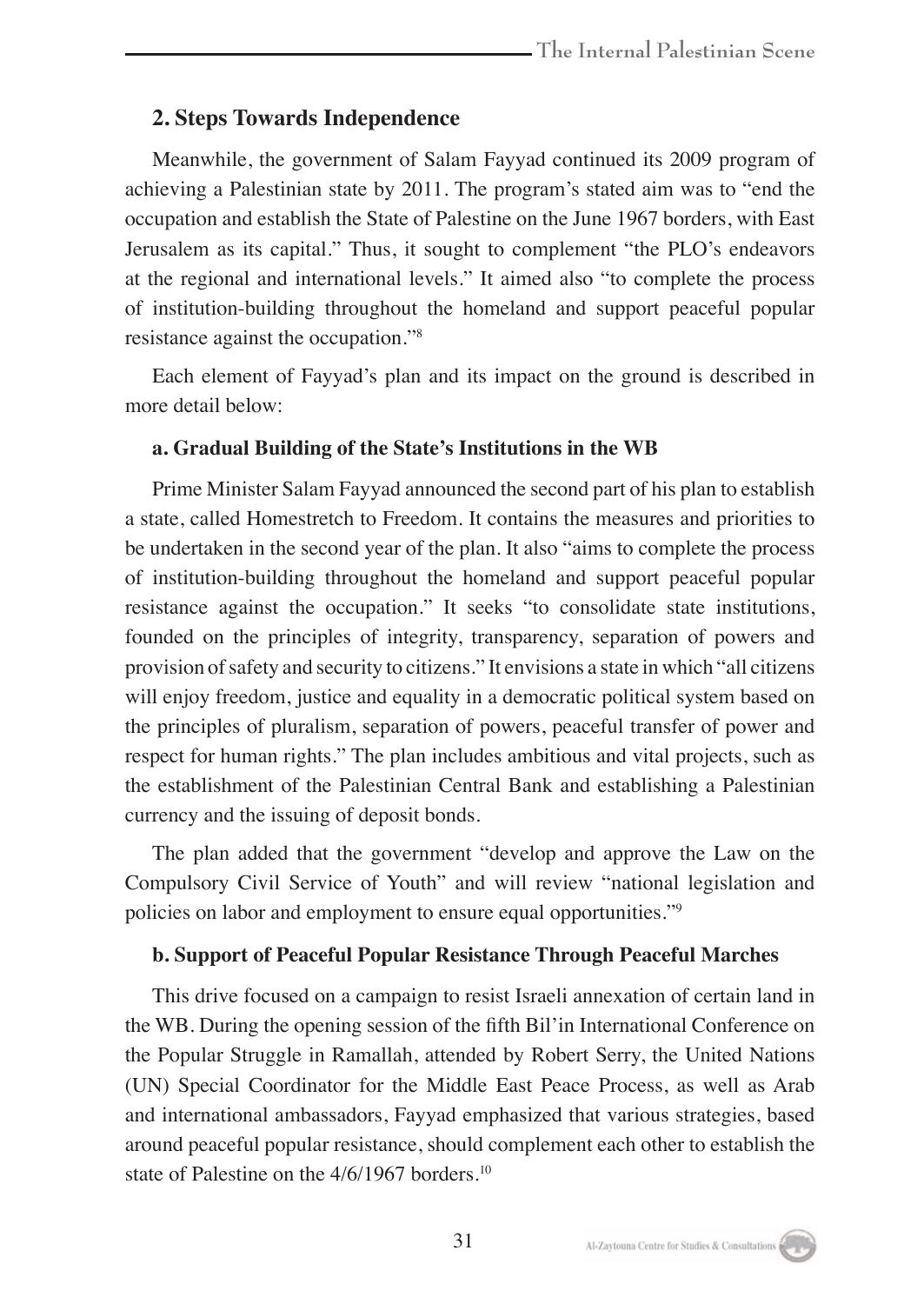# **c. Boycotting Israeli Settlement Agricultural Products**

The PA published a black list of 200 products produced in the Israeli settlements of the WB, and urged the Palestinians to boycott them.11 At the end of a week-long drive "to clean" the Palestinian market of WB settlement products, Fayyad handed out leaflets bearing the names and pictures of 500 blacklisted items, ranging from peanuts to door frames.

Approximately three thousand volunteers have visited more than 255 thousand Palestinian homes all over the WB to help householders differentiate between WB settlement products, and the "Israeli" products that the campaign does not target. Fayyad stated that this home-to-home campaign "depends in the first place on the awareness of the citizen."12

Subsequently, Fayyad launched a new campaign called "Shop-to-Shop" which is a part of a months-old boycott door-to-door campaign aimed at "cleansing" WB settlement products. The volunteers, mostly university students, planned to visit more than 66 thousand shops across the WB to inspect them for WB settlement products.13

Fayyad also participated personally in the 2010 olive harvest, focusing on two villages; Iraq Burin in southern Nablus and Deir al-Ghusun north of Tulkarem, which were subjected to continuous attacks by Jewish settlers. During the campaign, Fayyad emphasized that the olive tree is a symbol of the Palestinians' commitment to their land, and that the smallest olive tree is more rooted than the settlements and walls.<sup>14</sup>

Even a cursory look at the policies of Fayyad's government, including the strategy of peaceful resistance of Israel, reveals that they do not go beyond the ceiling of the occupation itself. In fact, the Fayyad government has been an ideal security reality for the Israelis, undertaking all the services and civil responsibilities required under the Geneva Protocols. Hence, the sarcastic dubbing the occupation as "five star occupation" by many of its victims.

# **3. The Palestinian State and the Refugees**

On 2/4/2010, the Israeli newspaper *Haaretz* asked PM Fayyad if his plan to establish a Palestinian state in 2011 takes into consideration the need to absorb refugees. He answered that the "Palestinians would have the right to reside within the State of Palestine."15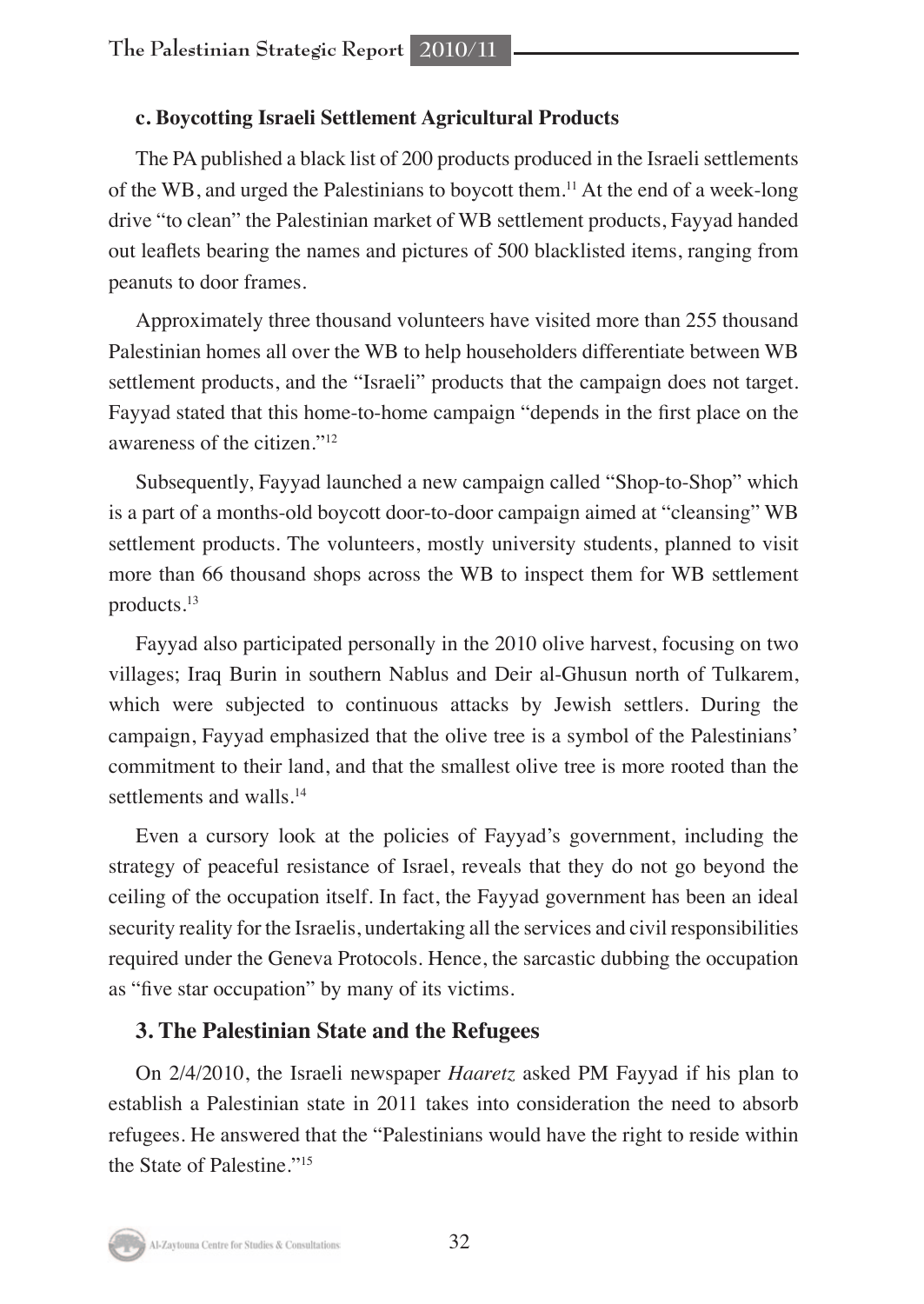These declarations provoked condemnation from various Palestinian factions. 'Izzat al-Rishq, a member of Hamas' political bureau, dismissed Fayyad's statements as compatible with Israeli PM Benjamin Netanyahu's project of ending resistance by tempting the Palestinian people with power and money. Al-Rishq also denounced Fayyad's Passover greetings to the Israelis, and accused him of "not belonging to the Palestinian people…he is merely selling them illusions." He predicted that the Palestinian people will discard Fayyad, and never accept "national degradation," asking Fatah to distance itself from him.<sup>16</sup>

For its part, the PFLP considered that Fayyad had ignored historical facts and bypassed long-established Palestinian national goals and priorities. These priorities include the Palestinian right of return to usurped land in accordance with the UN resolution 194, and the unconditional release of all detainees being held as prisoners of war. Moreover, the PFLP claims Fayyad has propagated rosy illusions to a reality that is characterized by criminality, bitterness and pain, and by escalating atrocities against the Palestinian people, land and nation.<sup>17</sup>

Khalid al-Batsh, a leader of PIJ, responded to Fayyad's statement by saying that the prime minister has not been chosen by the Palestinian people to speak about their non-negotiable right of return. He added that any solution that does not guarantee the return of the refugees to the Palestinian territories that were occupied by Israel in 1948, does not represent the solution wanted by the Palestinian people, and is therefore illegitimate and must be rejected.18

# **4. The Government, the PLO and Fatah**

The relationship between Fayyad and the PLO faced a barrage of criticism as a result of the presumed encroachment of the former on the functions of the latter. This compelled Fayyad to emphasize that the declaration of the Palestinian state is the prerogative of the PLO, the sole legitimate representative of the Palestinian people, and in cooperation with the international community.19 He also stressed that the PLO is the "patron" of all aspects of the Palestinian issue, and not merely the political dimension.20

The major dispute was between Fayyad's government and Fatah, where the latter was not afforded its appropriate share of cabinet positions. Fatah urged the president of the PA to introduce changes in the government's structure. Moreover, Fatah's bloc in the suspended PLC made critical remarks on the government's performance (Fatah had 11 ministers out of 22) and asked Fayyad to call for a special session to discuss their concerns.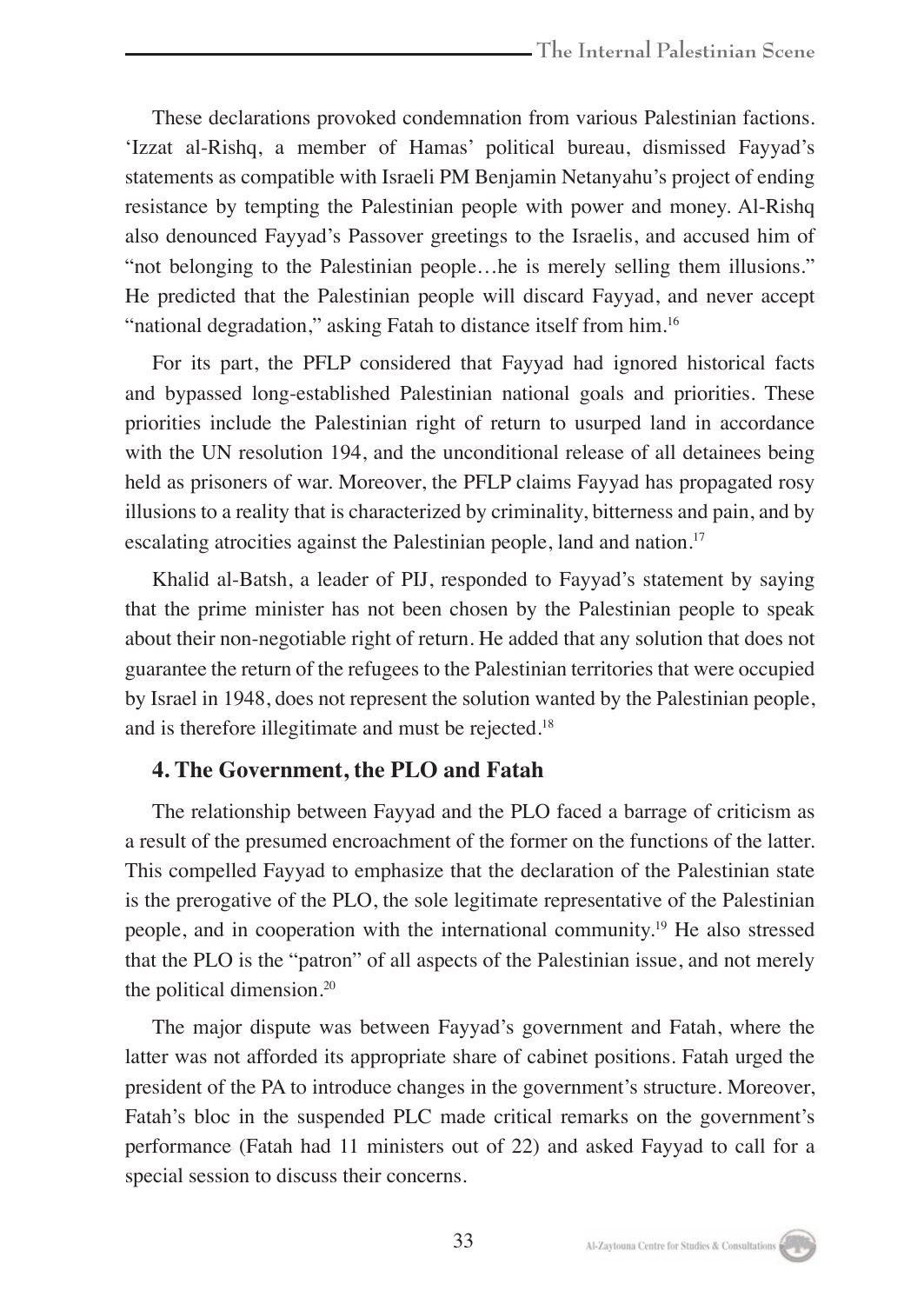The Fatah bloc in the PLC claimed that it prepared a concept paper on the activation of the functions and supervisory role of the members of the parliament (MPs), during the suspension of the PLC, including the intensification of the work of parliamentary groups, particularly the consolidation of their supervisory role.21

The final communiqué of the third meeting of Fatah Revolutionary Council (FRC) recommended that the President undertakes a cabinet reshuffle in accordance with his constitutional power, without going in to specific details of the extent of this reshuffle. Some high level Fatah leaders claimed that the FRC wanted all major ministries, such as the interior, finance and foreign affairs, to be allocated to members of Fatah instead of being the preserve of close associates of Fayyad. Countering this, some of Fayyad's top advisors maintained that he had no objection to Fatah members occupying any ministry position, except the Ministry of Finance, which he had reserved exclusively for himself.<sup>22</sup>

From this political wrangling, all that was publicly declared was that Fatah was demanding sovereignty over ministries, which was not realized in 2011. Some sources maintained that 'Abbas and Fayyad were in agreement on a reshuffle that includes seven ministries only, but without specifying a time frame for it.<sup>23</sup>

### **5. The Government and the Resistance**

As a part of its obligations under treaties concluded with Israel, the government in the WB maintained its security cooperation and coordination with Israel, considering armed resistance harmful to the Palestinian national project.

Within this framework, PM Fayyad condemned the attack in the south of Hebron in which an Israeli soldier was killed and three others wounded. Fayyad warned against the dangers of being dragged into a cycle of violence which would prove to be harmful to national interests and serve the Israeli settlement project. He called for defending peaceful popular resistance against the Israeli settlement building and occupation policies. This resistance coupled with the building of state's institutions, constitute the backbone of the political struggle that the PLO leads.24 But Fayyad did not relate accelerating Israeli settlement building activity to the security cooperation which had, in fact, led to the expansion of the Israeli settlement building and the Judiazation of Jerusalem much more than during any previous period.

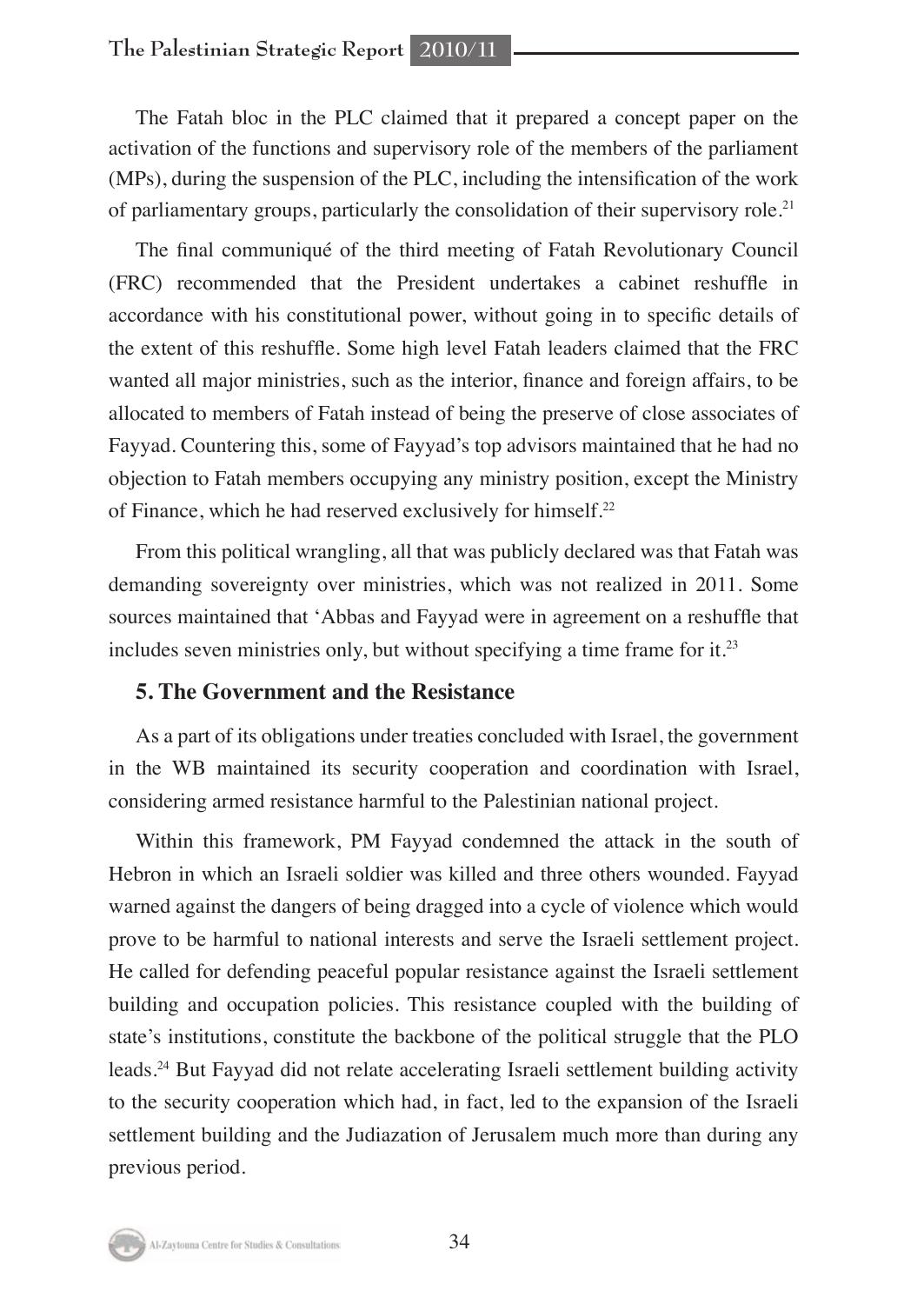Fayyad also condemned the second Hebron attack at the end of August, in which four Israeli settlers were killed. He repeated the same caution over armed resistance, and rejected, failing to show an understanding of the local factors and the misery and degradation caused by the Israeli occupation of Hebron. He considered alternative views to his own to be empty slogans contradictory to Palestinian interests<sup>25</sup>

In other statements, Fayyad said that there was no security problem resulting from Hamas' opposition in the WB as long as this is done within the law, even if it propagated "defamation and excesses." But he added the caveat that "any leniency on the part of the PA in confronting whoever tries to do what he wants in the time and manner he opts for will have serious repercussions."26

In an unprecedented question and answer session organized by The Israel Project at a private home in Manhattan, attended by 65 businesses, religious and community leaders, Fayyad outlined his vision. He said that violence "has to be dealt out of the equation permanently, regardless of what happens in the peace process." Security, he said, was a vital interest both for Israelis and Palestinians and those who used violence to advance their agendas needed to be prosecuted and punished through due process.

Asked about continuing incitement in the West Bank against Israel and Jews in school text books and in the media, Fayyad said his government was committed to an "incitement-free environment." and he added, "I don't think one can ever say that we have done everything that could possibly be done … but we are trying." Fayyad also said, "Incitement is a problem and we see it as such." He stressed that using places of worship to whip up hatred was particularly inadmissible.<sup>27</sup>

On 16/9/2010, a report on Fayyad was issued by analyst Nathan Thrall entitled "Our Man in Palestine". The author was told by David Welch, a former United States of America (US/ USA) assistant secretary of state for near eastern affairs who helped oversee the Dayton mission until December 2008, that in 'Abbas's appointment of an emergency cabinet led by Salam Fayyad, the US felt it had "the best Palestinian Authority government in history." The report considered Fayyad a prime minister who "oversees a government that in a recent Global Integrity Index tied with Iraq as the sixth most corrupt in the world."<sup>28</sup>

Israeli Deputy Prime Minister and Minister of Intelligence and Atomic Energy, Dan Meridor, revealed that only one leader of the entire Palestinian leadership enjoys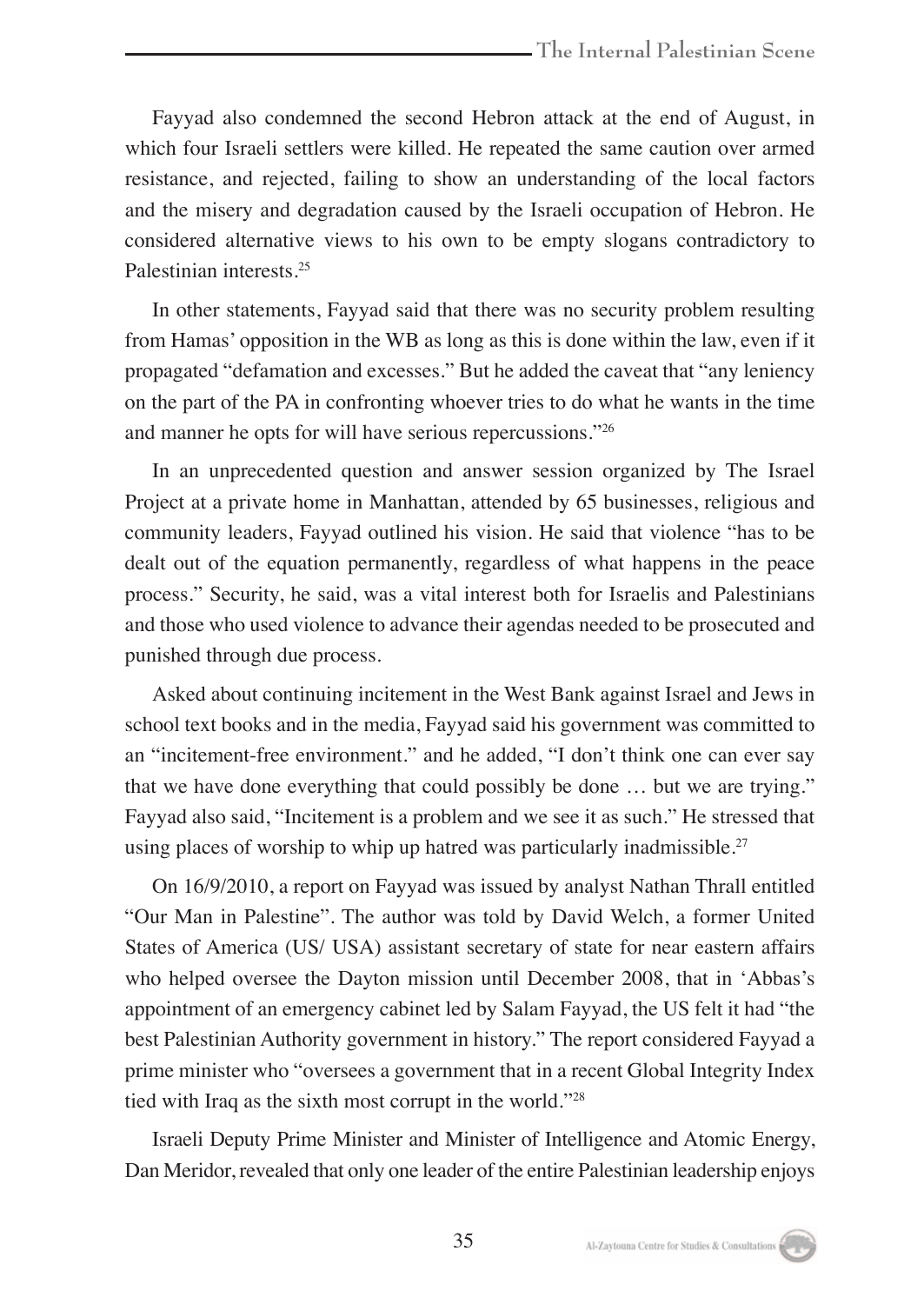the respect of the Israeli political leadership, namely Salam Fayyad, whom President Shimon Peres described as "the Palestinians first Ben-Gurionist." Meridor opined that it is important to cooperate with Fayyad and help him in his efforts to establish a Palestinian state within two years in full coordination with Israel.<sup>29</sup>

# **6. Measures Against Religiosity**

Within the drive against the resistance and its infrastructure, the PA Ministry of Endowments and Religious Affairs took a number of measures. It prohibited a number of Friday preachers from delivering speeches in mosques. It also ordered the mosques to lower the volume of its loudspeakers whether when used for *Athan* (call for the prayer) or the recitation of the Qur'an. Hamas and other resistance factions rejected these measures, which they dismissed as a crackdown on religion and religiosity.

In a press conference in the GS, Fawzi Barhoum, the spokesperson of Hamas, held Fatah squarely responsible for this "campaign against the mosques and the pious people in the WB," and warned of the consequences and repercussions of this dangerous move. Barhoum condemned "this brutal war against our religion, sanctities and religious values," adding that it seemed to aim at the destruction of ethics in favor of a culture of submissiveness and impudence in order to facilitate normalization with the Israeli occupation that could lead to the liquidation of the Palestinian issue. He gave examples of incidents in which mosques' speakers and Imams were attacked in the WB The spokesperson added criticism of Fatah for simultaneously pursuing a plan to grant licenses for alcohol sales, bars and nightclubs, and by allowing the Jericho casino to reactivate and resume its businesses.30

In the same vein, Palestinian resistance factions had accused, in a joint press conference in GS, the caretaker government in Ramallah of orchestrating a campaign against the Islamic *'Aqidah* (Islamic Belief), and a parallel one against the Palestinian people in general. They added that this campaign is beneficial only to settlers searching for tranquility, and will serve to divert the attention and interests of the Palestinian youth from the mosques to the nightclubs.<sup>31</sup>

In response to this barrage of accusations, Fatah Spokesperson Osama al-Qawasmeh, issued a communiqué on behalf of Fatah's Office of Information and Culture accusing Hamas of striving to push the Palestinian people into an arena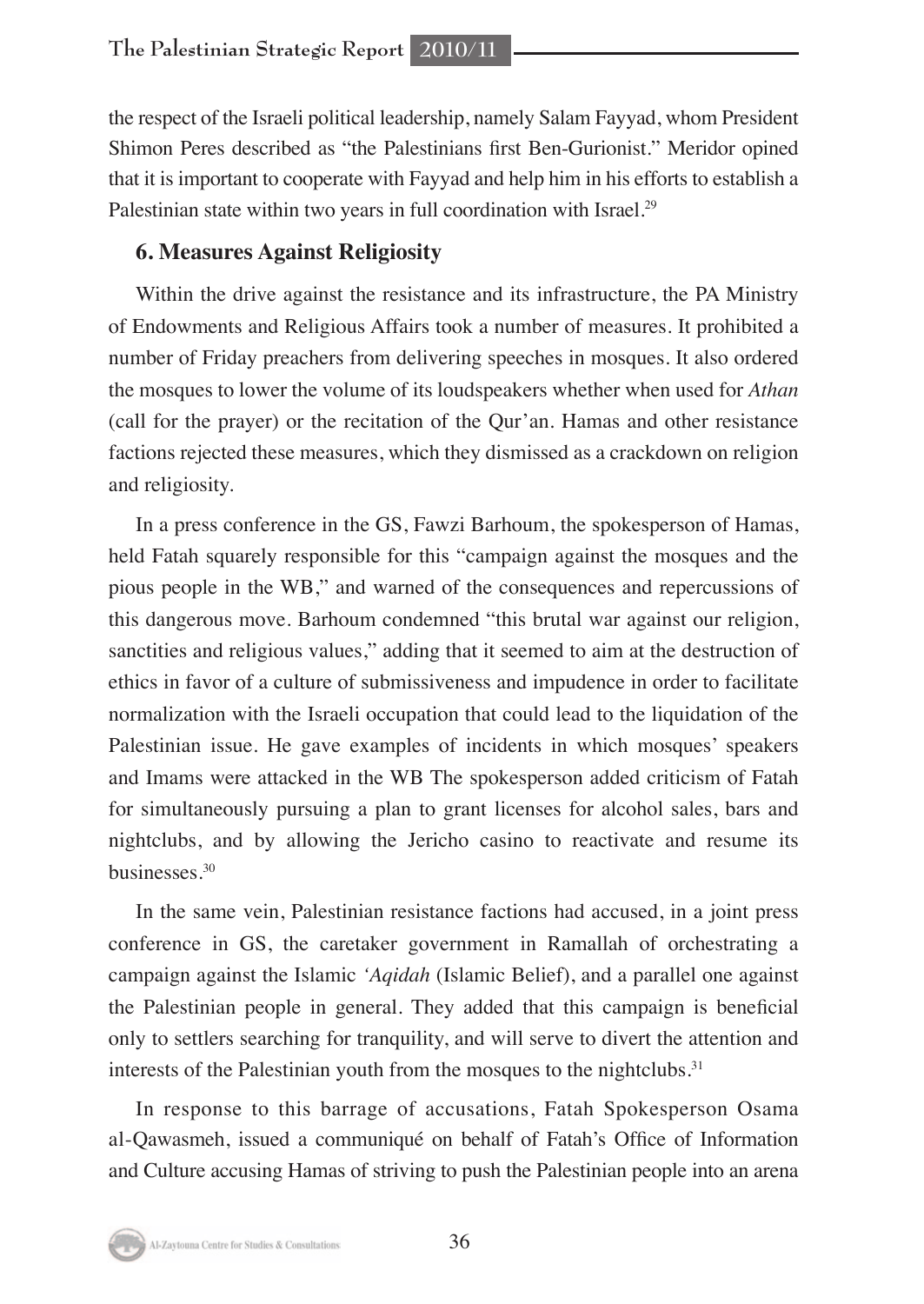of conflicts and religious and tribal sectarianism. Fatah stated that it considered these futile calls doomed to failure. It also accused Hamas of taking advantage of some "administrative and organizational decisions," undertaken by the minister of Endowments and Religious Affairs, who had for many years been in the Hamas camp, to divide Muslims. Fatah argued that a minister has every right to take the necessary decisions to end partisan dominance over the mosques.<sup>32</sup> If such statements reflect the position of Fatah, this declaration is useful in demonstrating the confused and contradictory state that the movement has been experiencing. While, on one side, it was significantly marginalized from the decision making center of the Fayyad government; on the other side, the patron and solicitor of its policies.

# *Second: The Caretaker Government in the GS*

Based on its resounding victory in the 2006 general election and in accordance with the dictates of Palestinian law, the caretaker government in the GS viewed itself as the one and only legitimate caretaker government and it continued to perform its affairs as such. However, in effect, this government was heavily preoccupied with the aftermath of the Israeli war on the GS, and attempts at lifting of the continuous siege on GS, which has tightened further, thanks to the Egyptian government. Moreover, in view of the stumbling of reconciliation efforts, insufficient aid had arrived to rebuild what the war had destroyed in GS.

Notwithstanding the brutality of the blockade and the inability of the Palestinian people to rebuild what Israel had destroyed in the 2008–2009 aggression, they remained steadfast, and GS witnessed some modest attempts to rebuild a number of destroyed houses. Amongst those attempts were some initiated by a couple of Emirates philanthropic societies, and similar Qatari initiatives have also been reported. Nonetheless, this is far below the desired target of rebuilding thousands of houses and institutions.

Moreover, the government under the premiership of Isma'il Haniyyah remained engaged in the issue of lifting the siege, providing the salaries for its civil and military personnel, administrating the crossings and ensuring freedom of movement for the Palestinian people from and to GS.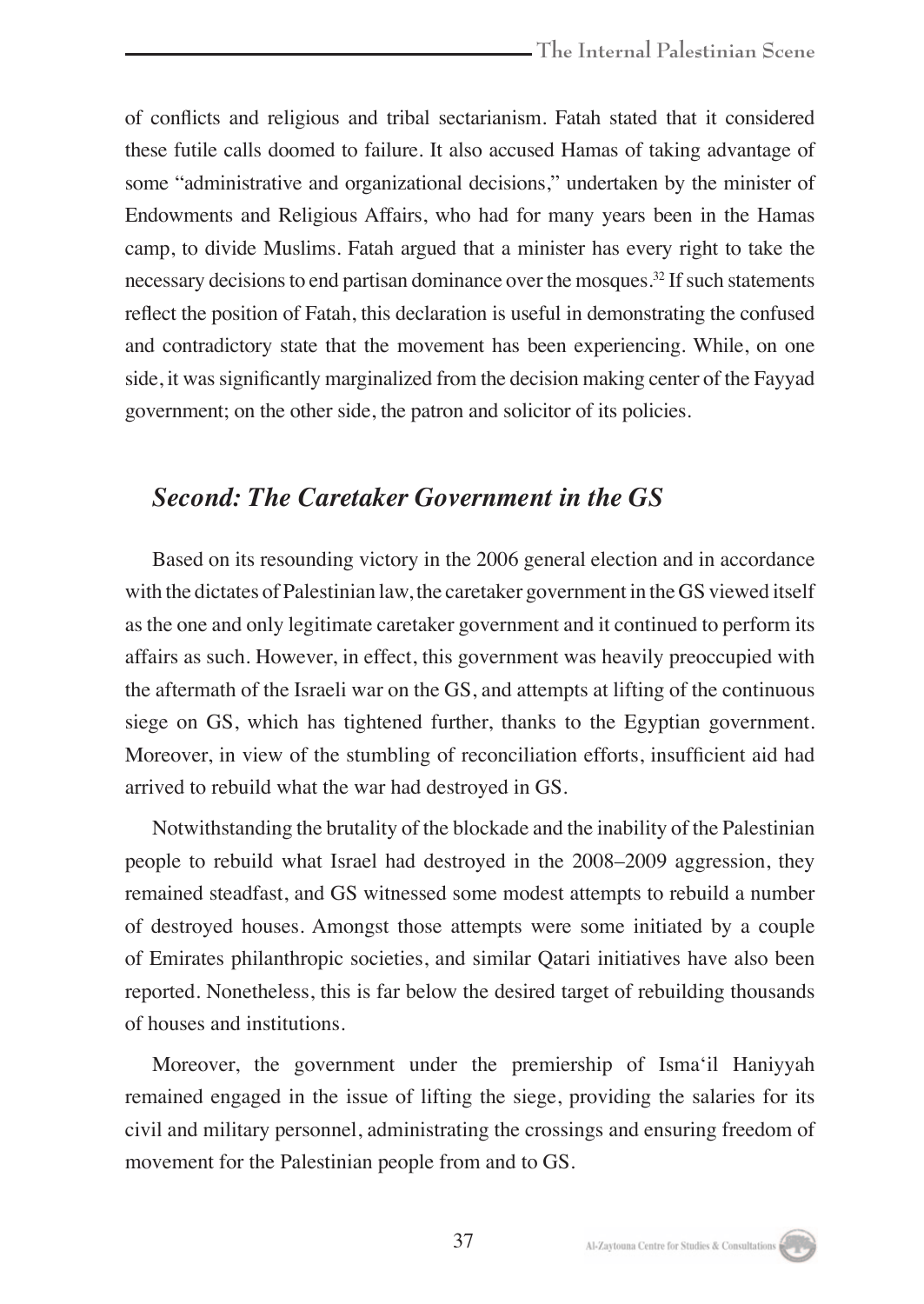At this juncture it is necessary to highlight an important and primary, but customarily marginalized issue, namely the influx of weaponry to the GS and its continuous development from within; coupled with the digging of internal defensive tunnels and the preparations required to repel any aggression. Notwithstanding the unwritten ceasefire, and the stoppage of the launching of rockets and other military operations, this development has transferred the resistance to an unprecedented level of being able to confront aggression. It can be speculated that one of the important factors that deterred the Israelis from launching a new war on GS as with Lebanon, is their apprehension of potential repercussions in view of the advancing confrontational ability of the resistance.

In another vein, the Palestinians have succeeded to rally popular, international, and even official support against the siege, most clearly represented by humanitarian aid convoys that came from Europe and the Arab and Muslim world to lift the blockade. The first such convoy was the Artery of Life convoy, led by George Galloway and other activists from 17 countries, which successfully arrived in GS on 6/1/2010 after a 31-day journey from London. It is worth noting here that this convoy faced considerable difficulty in Egypt, including violence in al-'Arish between activists and the Egyptian police that resulted in casualties on both sides, which motivated the Egyptian security apparatus to place Galloway in their blacklist. However, the delay of this convoy instigated a wave of anger in GS that triggered skirmishes along the frontiers between some Palestinians and Egyptian soldiers in which an Egyptian soldier was killed and several wounded on both sides. The Egyptian authorities held Hamas responsible for the killing, but the government of Isma'il Haniyyah claimed that the soldier was killed by a bullet in the back from his own colleague.<sup>33</sup>

Two Arab parliamentary delegations visited the GS. The first, composed of 22 MPs, arrived on 15/2/2010, and the second, composed of 47 MPs, arrived on 6/6/2010.34

On 31/5/2010, Israel forcefully confronted the Freedom Flotilla that was carrying various forms of humanitarian aid to the GS. The Mavi Marmara ship, which carried 581 activists, mostly Turks, was violently intercepted by Israeli commandos in international waters, killing nine and wounding 26. Israeli forces arrested the activists, but subsequently returned them to their countries. The raid sparked widespread international condemnation of Israel.35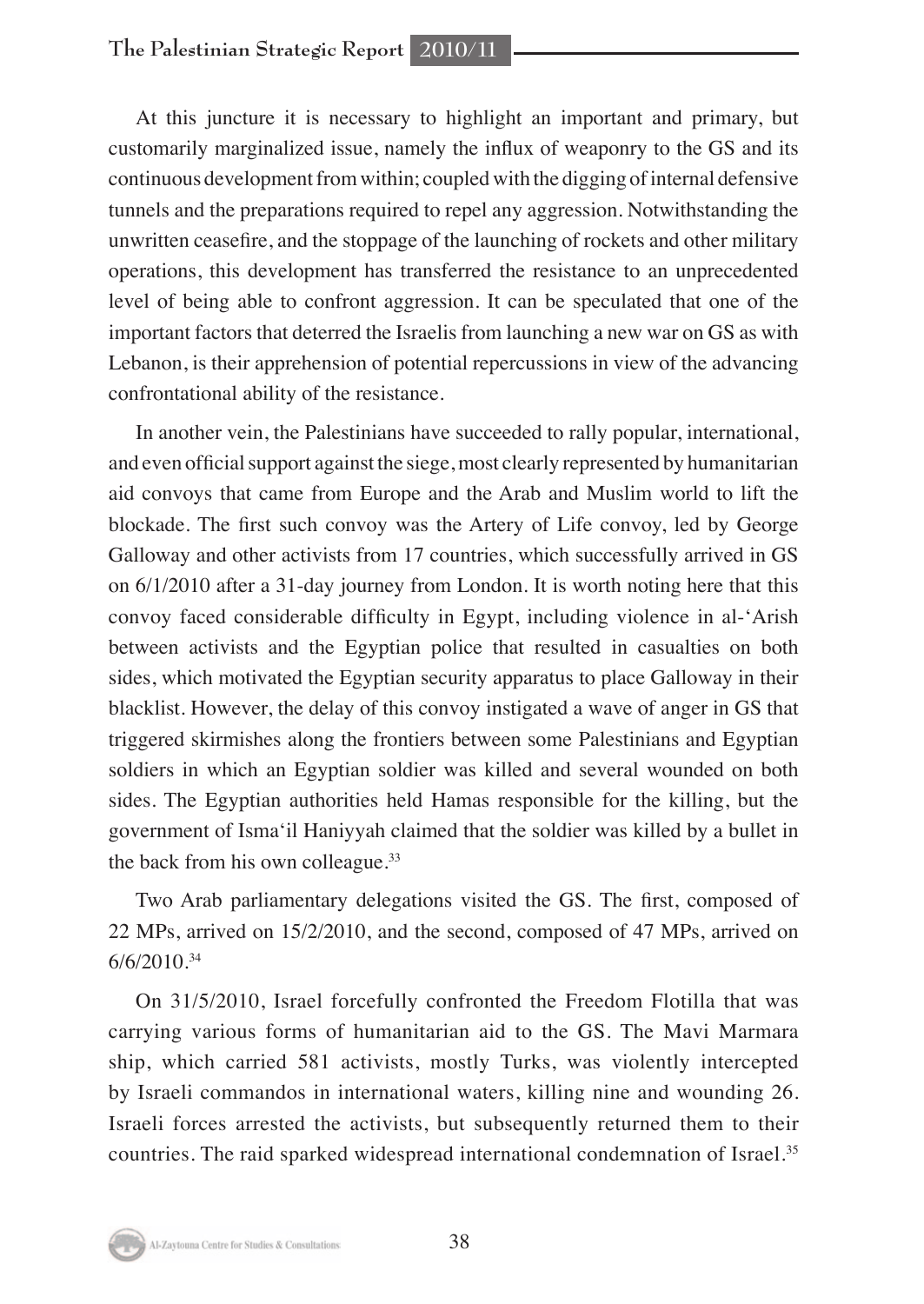Indeed, this can be seen as a major political and media defeat for Israel, which was placed in a tight corner and saw a significant worsening in relations with Turkey. Meanwhile, the Freedom Flotilla has become a symbol for those intent on breaking the siege of GS.

 The visit of the Secretary-General of the Arab League, 'Amr Musa, to the Strip on 13/6/2010 was hailed by Isma'il Haniyyah as a practical step towards ending the blockade. In this first visit since the end of the war on GS in 2009, Musa called for the end of the imposed siege on GS, emphasizing that all Arabs and the entire world reject the siege and support the Palestinians. He demanded that a Palestinian reconciliation deal be concluded immediately, and called upon Gazans to exert pressure on their leaders to achieve this goal.36

The caretaker government in the GS also welcomed a visit from the European Union (EU) High Representative of the Union for Foreign Affairs and Security Policy Catherine Ashton.<sup>37</sup> This visit and other expected visits to the Strip by ministers of European countries were viewed as an indirect European recognition of the Hamas government. Official recognition did not follow.

PM Haniyyah also welcomed to Gaza a delegation from "The Elders" committee, led by former President of Ireland and former UN High Commissioner for Human Rights Mary Robinson, and also included Lakhdar Brahimi, the former UN Envoy and former Foreign Minister of Algeria, and Ela Bhatt, founder of the million-strong Self Employed Women's Association (SEWA) of India.38 Haniyyah commended the efforts of the members of "The Elders" and their visit to the besieged Strip, and expressed his hope that such delegations would prove to be positive developments in favor of the Palestinian people.39

The German Minister of Foreign Affairs, Guido Westerwelle, visited GS on 8/11/2010, in a bid to pressure Israel to loosen its blockade. Subsequently, on 24/11/2010, Franco Frattini, the Italian minister of foreign affairs, undertook a similar visit, and on 17/12/2010, Tonio Borg, the foreign minister of Malta followed suit, publicly calling for a total lifting of the blockade of GS.<sup>40</sup>

In an attempt to ease the impact of the siege and to commit the other Palestinian political factions in the administration of the besieged GS, the government suggested in early 2011 to restructure the cabinet, and offered ministerial positions to some factions. The PIJ declined participation in a government that it viewed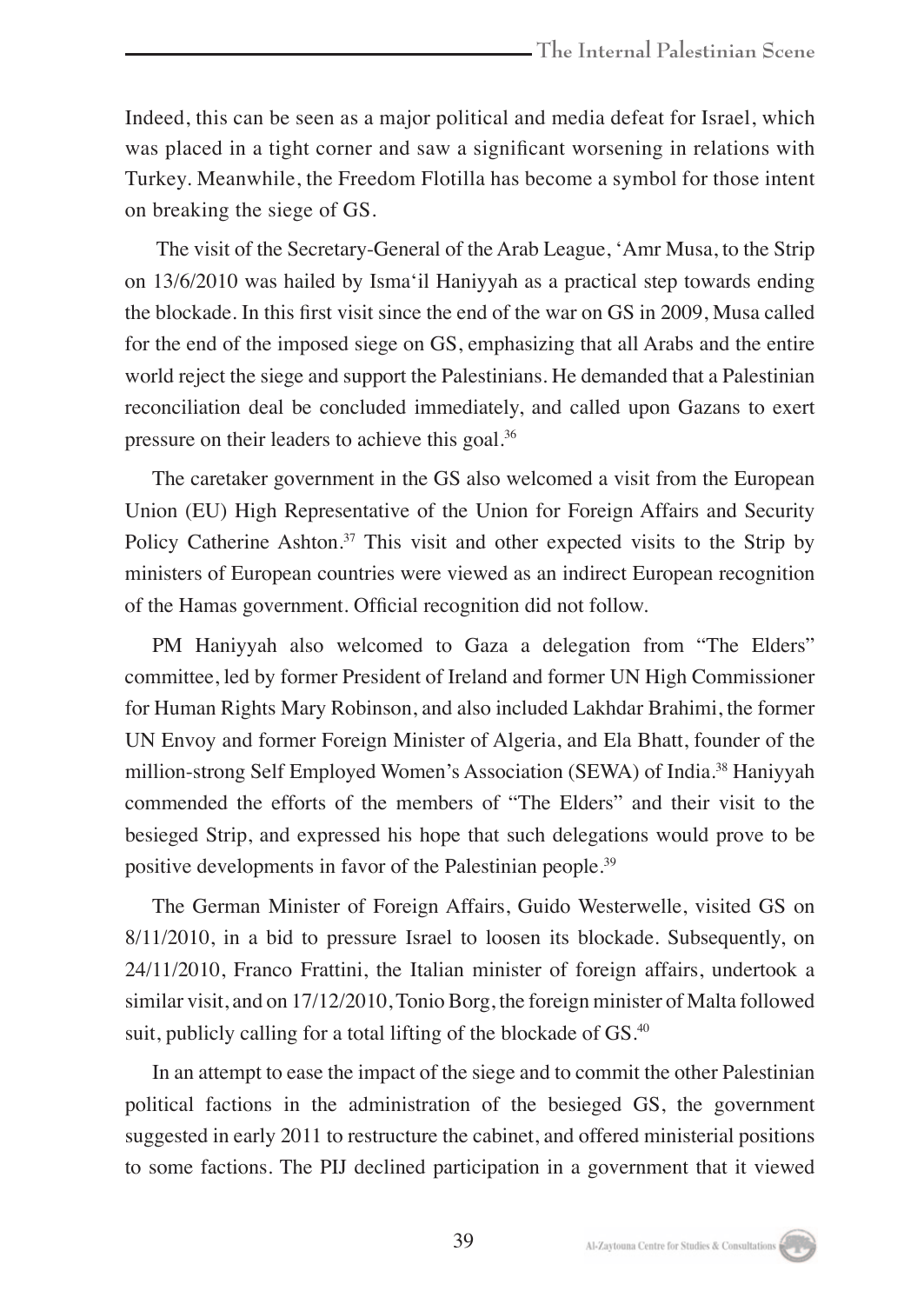as an extension of the Oslo treaties that it rejects; while the PFLP rejected the restructuring on the grounds that it would consolidate the state of schism in Palestinian politics.

The GS government launched an extensive campaign against a large number of agents implanted by Israel during its occupation of GS. The Ministry of Interior declared that it has uncovered several spy rings that use certain websites, exploiting the desperate needs of the citizens under siege, to recruit them to be Israeli agents in GS. However, the ministry initiated an awareness-raising campaign to confront this danger. $41$ 

Ihab al-Ghussein, the spokesperson of the Ministry of Interior, said that Israeli forces are gathering information in preparation for a new aggression against the GS. In particular, they singled out institutions, cars and houses of Hamas leaders. He announced the arrest of some agents who penetrated the factions by claiming to have joined the resistance, and maintained that these and other agents had a demonstrable role in the Israeli war on GS. The Ministry of Interior displayed some of the electronic devices that were used to disseminate and receive information from the Israeli intelligence officers.<sup>42</sup>

The Interior Minister in GS, Fathi Hammad, mentioned that the Interior Ministry's security apparatus discovered a Palestinian agent who had been spying for Israel since 1972. He added that this apparatus discovered new Israeli methods of espionage, and had succeeded in confronting the agents.<sup>43</sup>

The caretaker government in the GS sentenced to death two Israeli spies who caused the deaths of numerous members of the Palestinian resistance and the wounding of others. The head of military justice in GS Colonel Ahmad 'Atallah, said that these sentences were passed down after exhausting all procedures of appeal.44 However, some legal and societal organizations denounced capital punishment on the assumption that they "violated the fundamentals of the law that prevent the execution of capital punishment without the prior approval of the head of the state."45

Within the government's drive to publicize and focus on the issue of the detainees in Israeli prisons, Isma'il Haniyyah declared 2010 to be the year of the Palestinian detainees in Israel, and demanded that their legitimate cause be addressed in all Arab and international forums. While launching a national campaign to defend the rights of these detainees, Haniyyah announced the formation of The High Supreme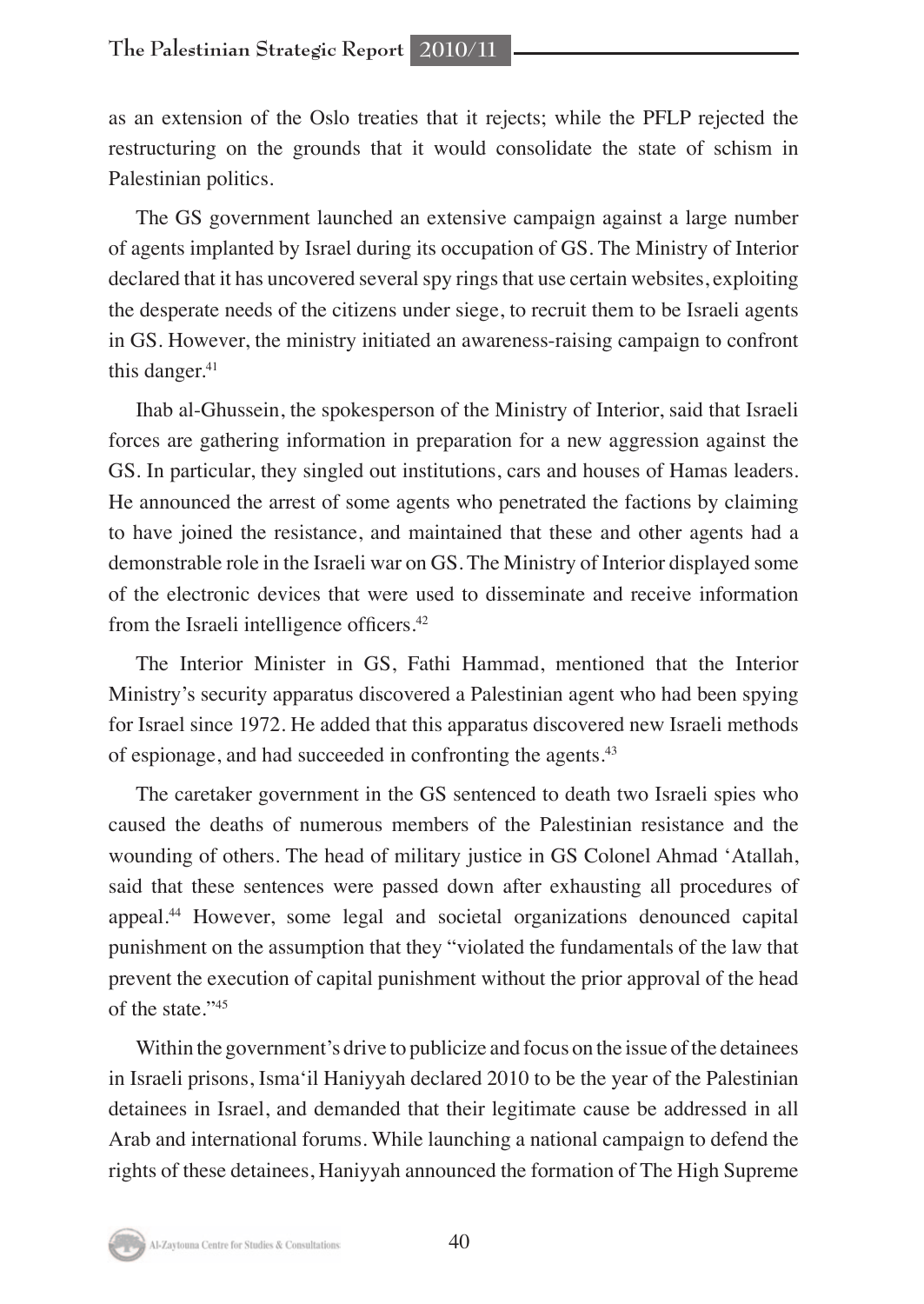National Committee for the Support of Detainees. He called for an Arab-Islamic fundraising organization to collect donations to support the detainees and their families, and to enable the Ministry of Detainees and Ex-Detainees Affairs to file cases against Israel in international courts.46

# *Third: Dialogue and Putting the Palestinian Political House in Order*

Palestinian political reconciliation was perhaps the defining story of 2010, aside from the occupation itself. The attempts and maneuvers around reconciliation are detailed, but are worth considering in detail as they reveal the dynamics at play on the Palestinian political scene. While insisting in the past that its paper on the reconciliation issue should be signed by all the Palestinian factions verbatim, Egypt had by 2010 agreed to annex to it a paper agreeable to all the factions. However, despite this apparent progress, the deadlock on the reconciliation issue had, in reality, continued.

Initially, Fatah had insisted that Hamas should sign the Egyptian paper, and President 'Abbas refused to have any meetings with Khalid Mish'al, head of the Hamas political bureau, before this signature. In this respect, 'Abbas said that within an hour of Hamas' signature his administration would meet with them, but not before. He also emphasized that the signing ceremony of the reconciliation agreement should take place in Egypt.<sup>47</sup>

Anxious to strike a reconciliation deal, Nabil Sha'th, a member of the Fatah Central Committee, tried to mediate between the two conflicting parties, and visited the GS for this very specific purpose. But the differences between the two sides were too deep to be resolved. Commenting on this visit, PA President Mahmud 'Abbas said that Sha'th did not travel to GS on his own initiative but in compliance with a PA decision. 'Abbas denied any connection between this visit and the reconciliation, and added, "Sha'th's visit was just under this pretext, and his visit to Haniyyah's house was beyond his terms of reference, and is unacceptable."48 Some non-aligned personalities, under the leadership of independent politician Yasir al-Wadiah, also exerted some efforts in the interest of the reconciliation, but to no avail.49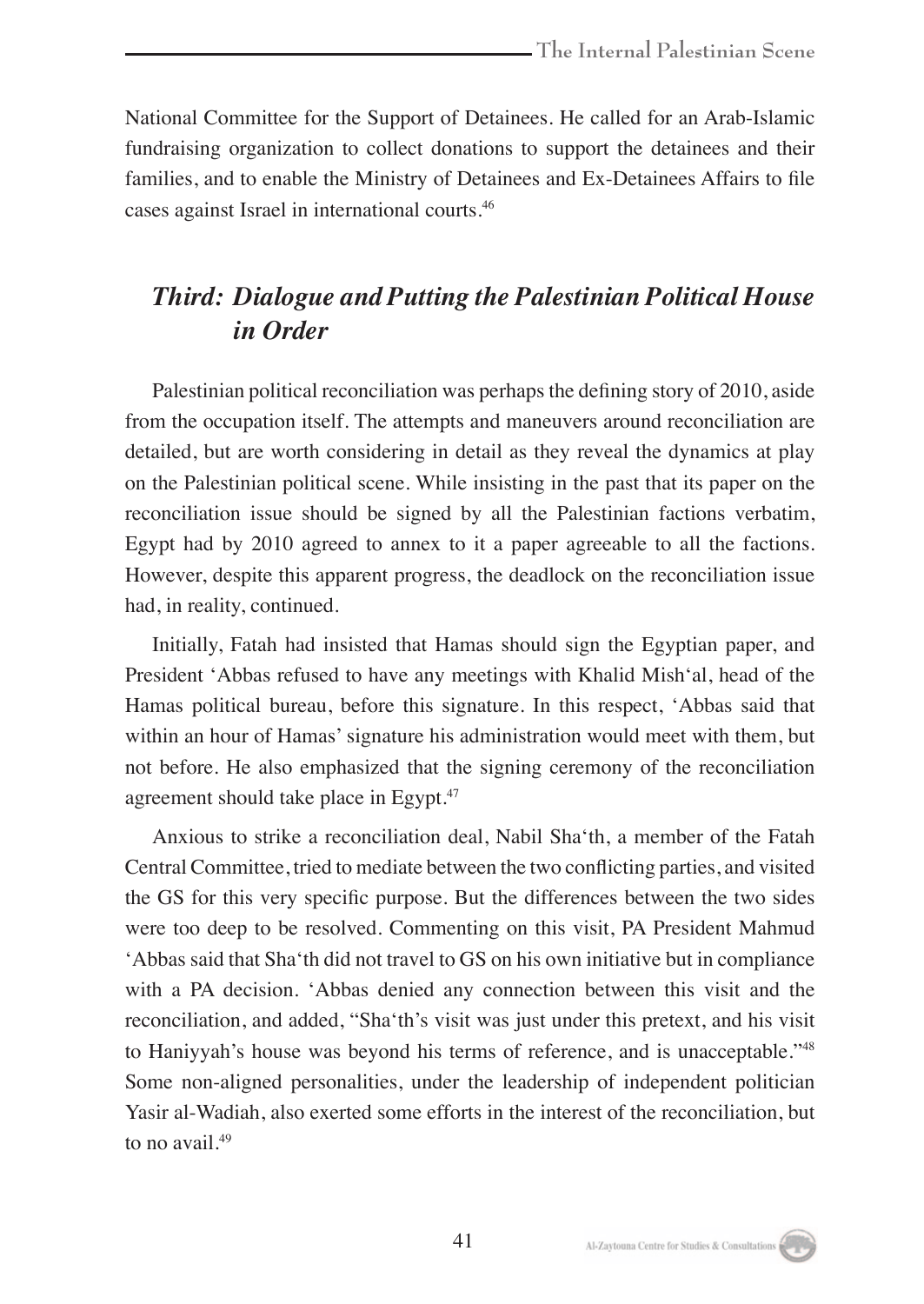Meanwhile, President Mahmud 'Abbas, informed Libya, Egypt, Kingdom of Saudi Arabia (KSA) and Jordan that he would not attend the Arab summit scheduled in Libya on 27/3/2010 to discuss the reconciliation issue if Khalid Mish'al was also due to attend.50 Mish'al refused to comment on President 'Abbas' declarations and said that Hamas was ready to sign the Palestinian reconciliation agreement before or after the summit in Libya.<sup>51</sup>

Egyptian Foreign Minister Ahmad Abu al-Ghait reiterated that the Egyptian reconciliation paper is submitted for signature only, and that all comments will be considered only during implementation.<sup>52</sup> Hamas repeated its accusations of US obstruction of the reconciliation process, and Mish'al went as far as to say that the US government had essentially vetoed reconciliation between Hamas and Fatah.53

However, despite the stalling over negotiations, there were increasing indications that Hamas was prepared to be flexible provided that some of its wishes were adhered to. These wishes included the proposed provisional leadership to take charge until the re-election of PLO institutions, which "should not be hampered" in carrying out government functions, and that President Mahmud 'Abbas forms, in partnership with Hamas, an elections committee and a supreme security committee to supervise the implementation of the reconciliation agreement, as well as to rebuild and restructure security forces in the WB and GS.

The delay in concluding the reconciliation agreement meant that the originally proposed election date of 28/6/2010, had to be postponed, requiring agreement on a new date. Other proposals demanded that the Hamas recommendations must "be annexed to the Egyptian paper and become part and parcel of it," and that it must be signed by the relevant parties as well as the patrons and guarantors of the reconciliation agreement.54

After accusations and counter accusations between the two parties regarding the delay of reconciliation, and the failure of a number of mediation attempts by, inter alia, KSA, Qatar and Turkey, a new breakthrough took place. In a meeting at Mecca between Khalid Mish'al and the head of Egyptian General Intelligence Service 'Omar Suleiman, the latter said that he would have no objection to a Fatah and Hamas agreement on the understanding that the proposed agreement address the latter's remarks on the Egyptian paper before its signature.<sup>55</sup>

This breakthrough coincided with the resumption of direct negotiations with Israel and the intransigence of its government on the issue of freezing the Israeli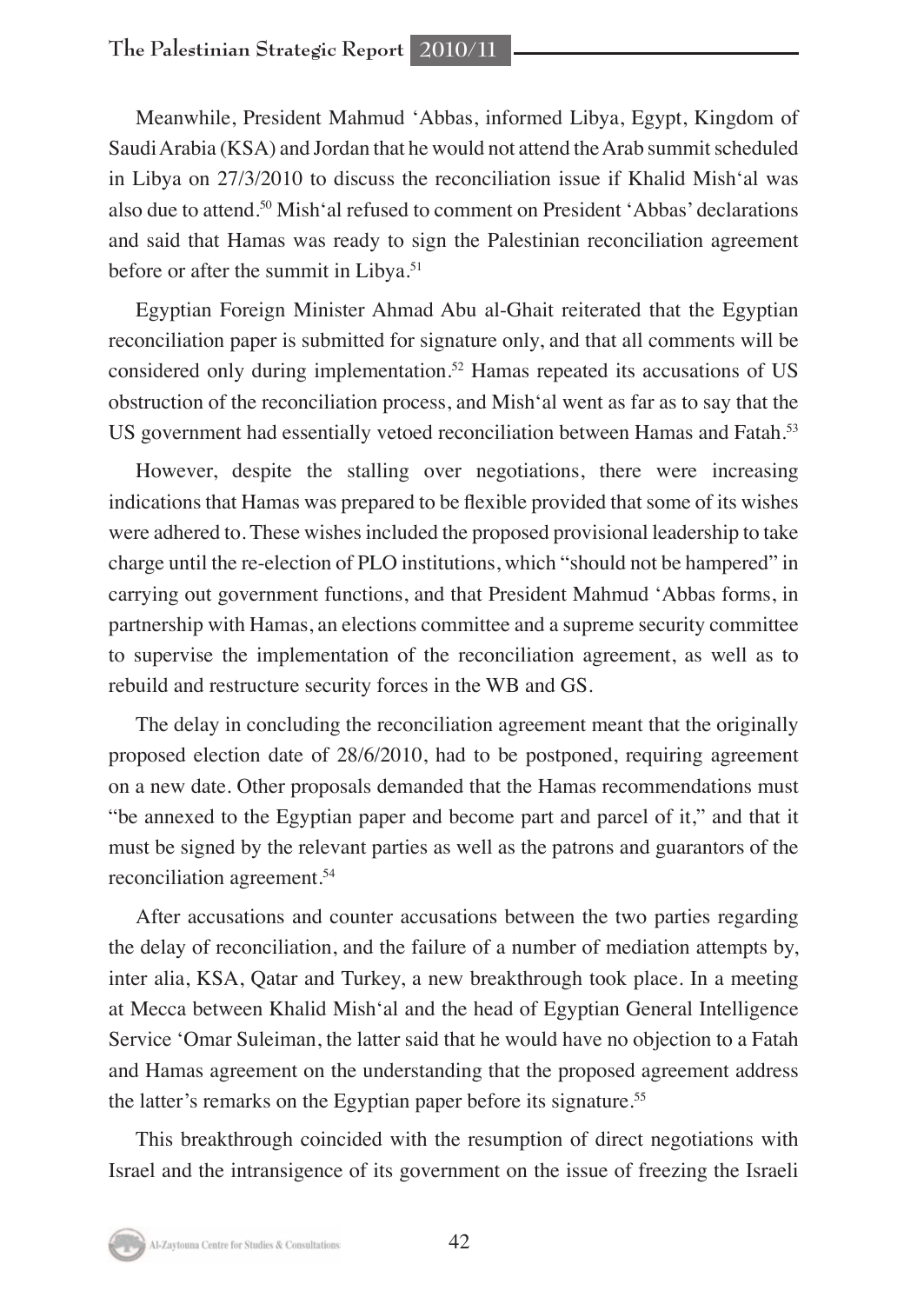settlement building. Many connected the failure of negotiations with Israel and this breakthrough, for the PA, supported by Egypt, would find it tactically useful to reactivate the reconciliation effort in order to put pressure on Israel during negotiations.

The first session of reconciliation talks was held in Damascus on 24/9/2010, during which it was agreed to form a consensus elections' committee and a consensus elections' court, fix a new date for the elections, and to form a caretaker leadership to be in charge until the PLO is restructured in accordance with the provisions in the Egyptian reconciliation paper. 'Azzam al-Ahmad, a member of the Fatah Central Committee and the head of its parliamentary bloc, said that the meeting between Fatah and Hamas resolved three issues: the elections, the elections' court and the PLO. But, he indicated that the issue of security remained pending, and would only be resolved with the help of experts in this area.56

Ali Barakah, the senior Hamas political official in Lebanon, said that the movement would discuss with Fatah in Damascus the resumption of Palestinian dialogue under Egyptian patronage. Talks would aim at the formation of a supreme security committee to supervise the reactivation and restructuring of the security forces. He explained that "the two movements had agreed in their previous meeting in Damascus to rebuild and restructure the security forces in the WB and GS concurrently, and not in GS alone," while the formation of the security committee to supervise this rebuilding and restructuring was postponed to the next meeting.<sup>57</sup>

Hamas leader Mahmud al-Zahhar stated that "Fatah has agreed on Hamas's point of view regarding the central elections committee, the judicial committee on elections, and the interim leadership in the PLO, which Fatah had been previously rejected."58

In an attempt to resolve the final crucial issue, namely the security arrangements, the two movements met once more in Damascus on 9/11/2010. But the meeting ended acrimoniously with each side blaming the other for the failure to reconcile. While Fatah blamed Hamas for not being consistent in its demands, the latter claimed that Fatah insisted on dominating the supreme committee that was to oversee the security forces in the WB and GS, adamantly refusing Hamas participation in it. Hamas also complained that Fatah wanted to restrict the restructuring of the security forces to the GS only. Hamas suspected that the US and Israel wanted to veto the whole process of reconciliation. Some Palestinian sources attributed the

Al-Zaytouna Centre for Studies & Consultations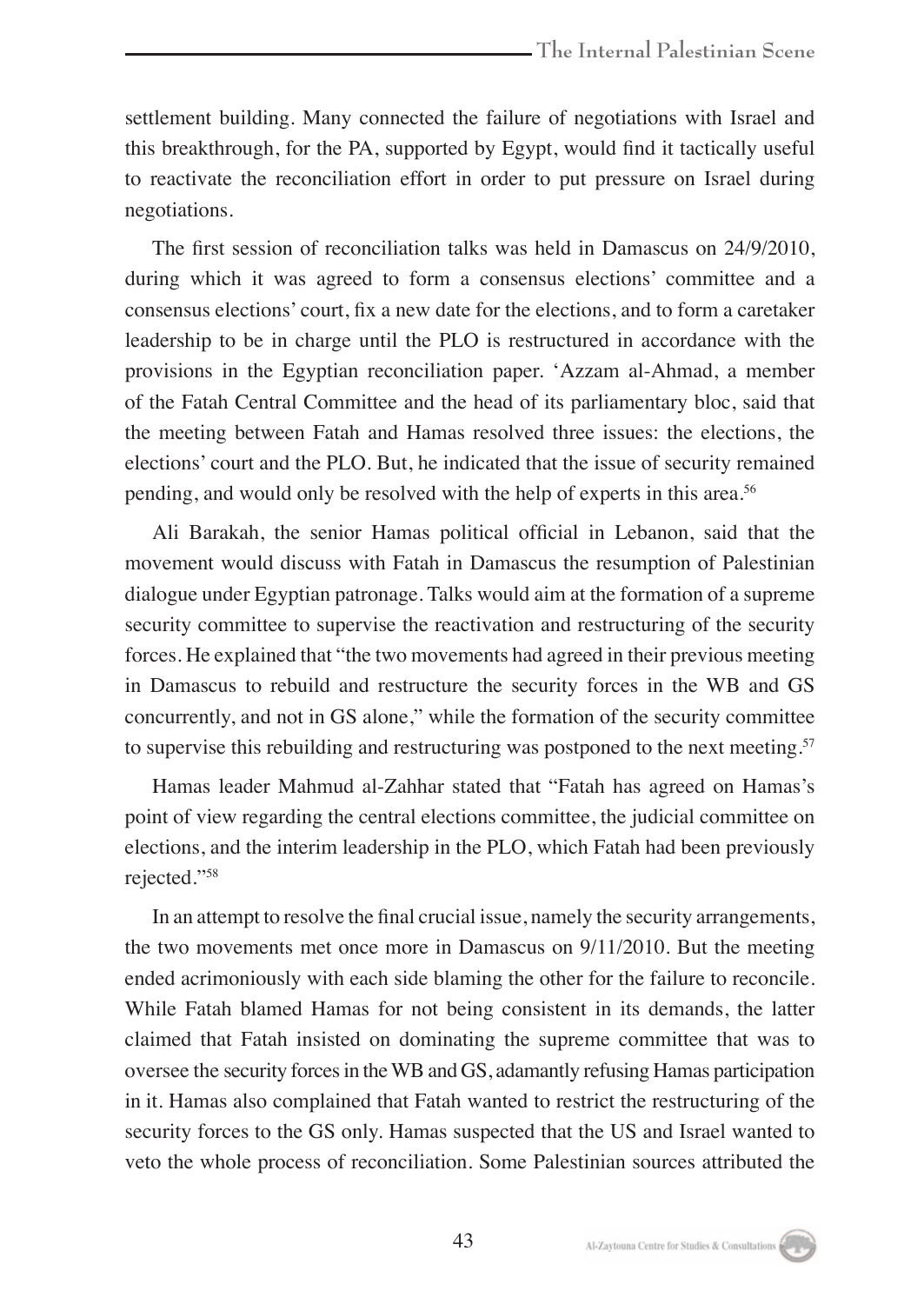failure of this meeting to the insistence of Fatah, specifically Majid Faraj, head of Palestinian general intelligence in rejecting any changes to the security forces in the occupied WB.59

Some Palestinian sources revealed to *al-Hayat* newspaper that the two sides reached a compromise whereby previous understandings were rewritten. The revised version stipulated that the two movements would name the members of the elections committee, but it ignored the proviso in the September version that this consultation be by "consensus." However, when Hamas suggested that the phrasing of the compromise be applied to the judicial committee on elections, Fatah objected on the grounds that the judiciary "is independent, and that this independence should not be infringed upon by the movements." Ultimately, the two sides agreed to add the following phrase, "There should be no differences on the judges" between the Palestinian factions.

On the issue of the provisional leadership, scheduled to be in charge until the reactivation of the institutions of the PLO, Fatah suggested an addition to the expression "the functions of the expected caretaker leadership cannot be annulled"—that was agreed upon previously in the first session—with the phrase "Without contradicting the functions of the Executive Committee of the PLO." When reviewing the date of the forthcoming elections, the two sides agreed that it should be within eight to twelve months from the signature of the Egyptian reconciliation paper so that the two parties could prepare for the elections in a "free and fair environment in the WB and GS."

The stumbling block remained the fifth point, namely the security issue. Previously, the two sides had agreed to "rebuild and restructure the security forces in the WB and GS," but the formation of a supreme security committee, remained unresolved. Sources revealed that the astonishing development in the meeting was the insistence of Majid Faraj, head of Palestinian general intelligence, that there would be no partnership in security matters. Fatah was insisting that political and electoral partnerships were possible, but in security this is impossible. Fatah's stance was unusual as security forces are commonly founded on national basis without participation or partnership. The Fatah position was viewed by Hamas as a retreat from the previous agreements and a setback to creating conducive environment for reconciliation.<sup>60</sup>

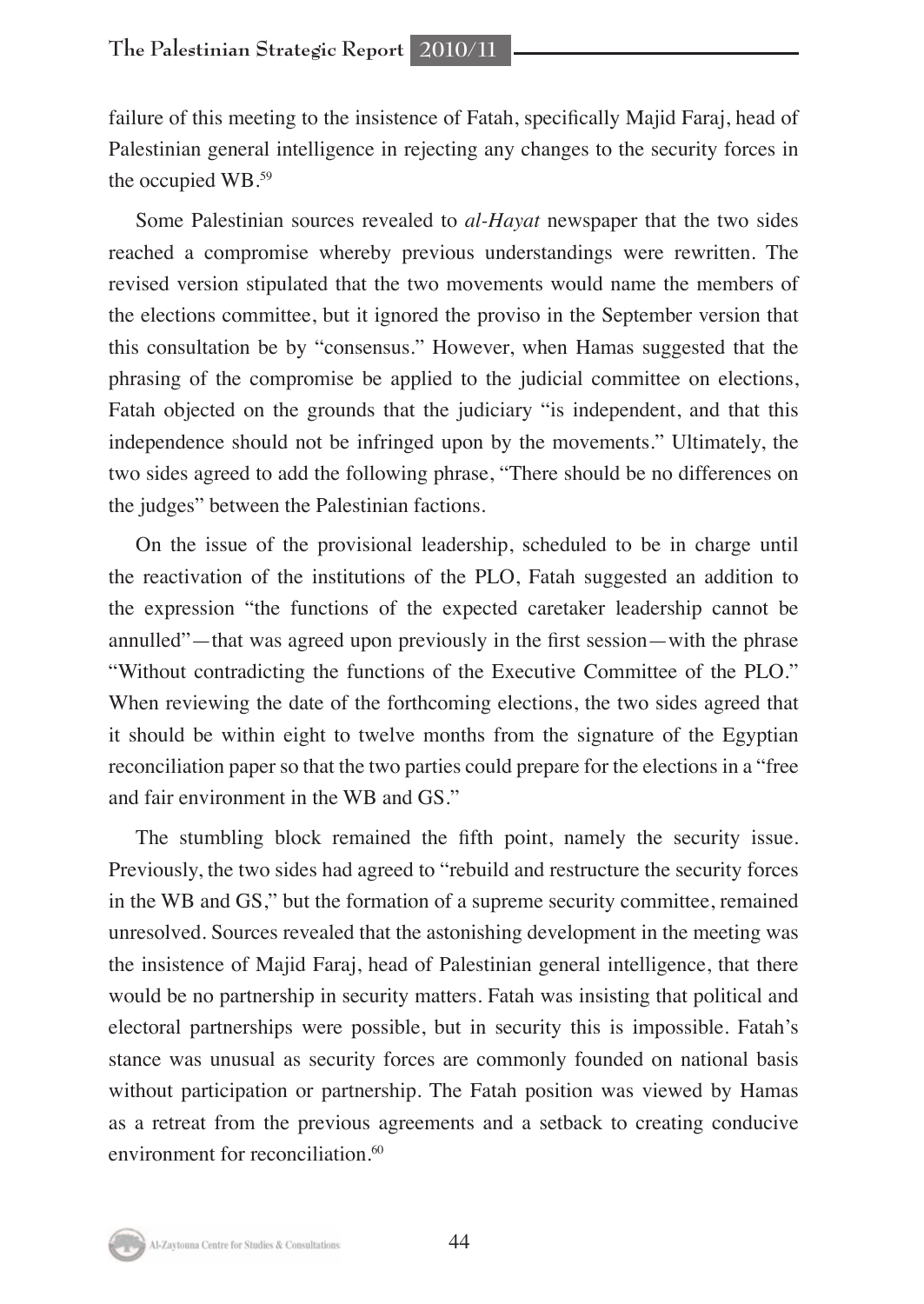It is worth noting that the delegation led by Majid Faraj to discuss the security issue reveals the position of weakness of Fatah in having no real authority over the security forces and security policy in the WB. Faraj's refusal to discuss WB security forces kept reconciliation talks between Fatah and Hamas in limbo. However, the changes that swept the Arab world at the beginning of 2011, and other significant Hamas-Fatah developments—Haniyyah inviting 'Abbas to meet, and the latter's acceptance—the reconciliation agreement was finally signed between the two parties, on 3/5/2011. A ceremony was held on the next day, with a wide participation of all Palestinian factions. Despite Fatah acceptance of Hamas reservations and resolution of the security issue, there is still a long way to go for the two parties.61 For the rest of the year 2011, it was evident that President 'Abbas used the agreement for a tactical approach, as no serious steps were taken for its implementation. For several months, only the question of nominating the PA's prime minister was discussed. On the other hand, PLO leadership actively used its position after the agreement, as legal and undisputed leadership of all Palestinian people, to present the application of Palestine to get full membership in the UN. Only when this application was hindered by US, and Hamas got more popularity after the Gilad Shalit exchange deal with 1,027 Palestinian prisoners, 'Abbas took some minor measures by the end of 2011 (see more details in *The Palestinian Strategic Report 2011/12*).

# *Fourth: The PLO and the Presidency of the PA*

# **1. Unchanged Structure and Program**

Notwithstanding the dubious legitimacy of the institutions of the PLO after the expiry of the term of the Palestinian National Council (PNC), the Executive Committee and the Central Council, Fatah, which dominated decision making processes, continued to utilize them. For example, it focused the meetings of the Executive Committee of the PLO on taking decisions legitimizing the negotiations with Israel. However, the difference in the outlooks of Fatah and Fayyad's government was reflected in the difficult relationship of the latter with the PLO.

The conflict between the PLO and the government over the "establishment of the Palestinian state" was so sensitive that Fayyad frequently emphasized that the

Al-Zaytouna Centre for Studies & Consultations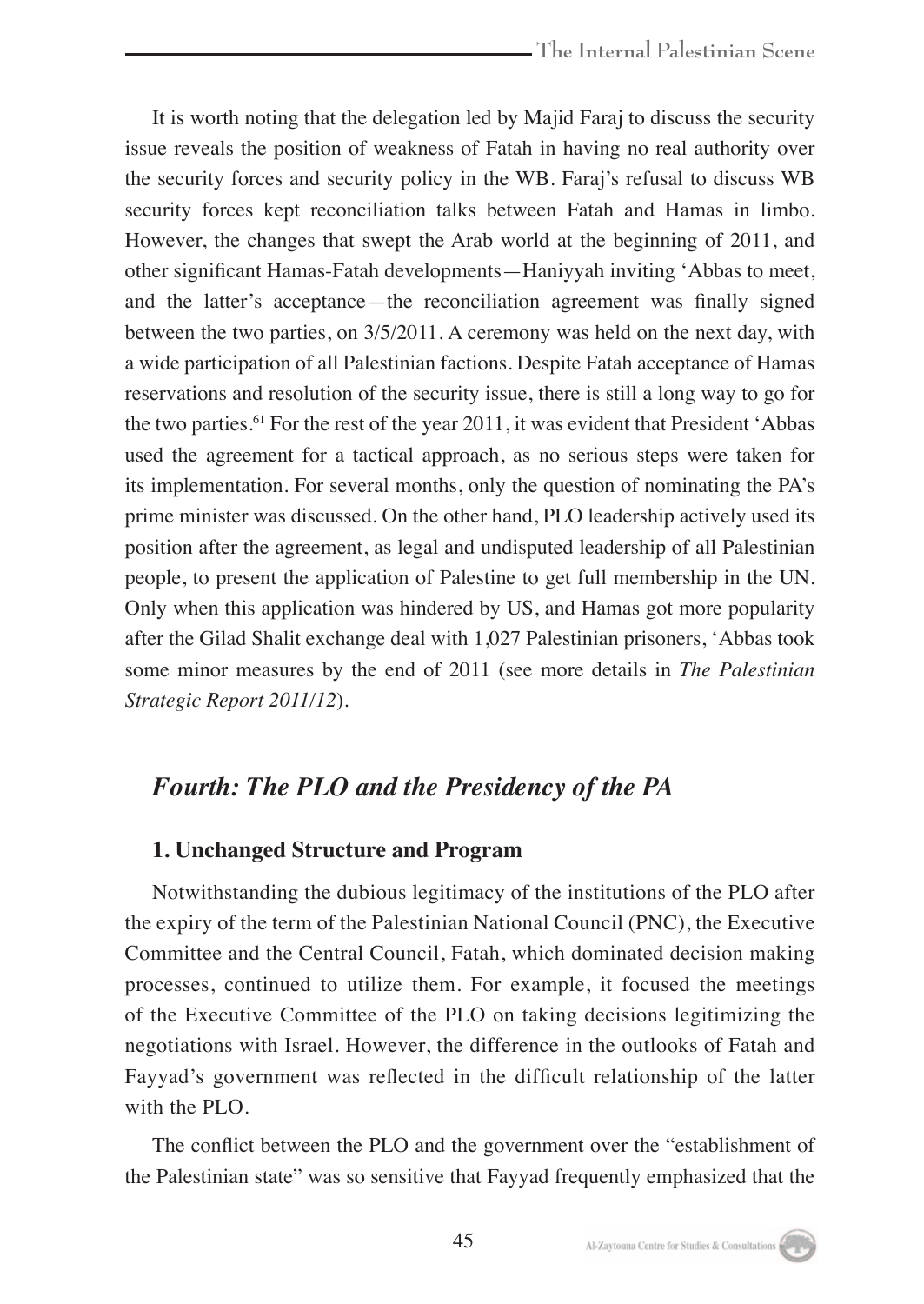PLO is the authority on this issue. Despite that, he continued to initiate and pursue policies on the ground independently and without consultation with the PLO and the Palestinian presidency.

Though the restructuring of the PLO was an item of the reconciliation proposal that all the factions had endorsed, all efforts to implement it on the ground failed because of differences on the crucial security issue. However, the Damascus dialogue of 24/9/2010 between Fatah and Hamas resulted in the re-inclusion of the expression that addressed the "framework of the provisional leadership" of the PLO. It stated that the functions of this caretaker leadership cannot be annulled, being a national consensus that had been agreed upon.<sup>62</sup> Fatah, on the other hand, demanded later that those functions must not contradict the functions of the Executive Committee of the PLO. $63$ 

It is worth noting at this juncture that one of main reasons for the continuation of the schism and failure of reconciliation attempts was the fundamental political difference on negotiations and peace settlement with Israel, as well as differences in attitude on resistance to the Israeli occupation. So fundamental are these issues that any agreement that does not tackle them is bound to be vulnerable.

# **2. A Crisis with the PFLP**

Though the peace process remained stalled, the Executive Committee of the PLO agreed on 8/5/2010 to resume indirect negotiations with the Israelis. This had also been agreed to by the Arab Peace Initiative Follow-Up Committee of the Arab League during a meeting in Cairo.

Both Hamas and PIJ criticized these negotiations, viewing them as slavish submission to the fait accompli policy pursued by Israel. Both the PFLP and the PPP voted in the Executive Committee of the PLO against this decision, while the DFLP voiced their reservations on it.<sup>64</sup>

 Concurrently with the return of the PA to direct negotiations, despite no progress being made through indirect negotiations, the Executive Committee of the PLO faced a new crisis. On 26/9/2010, the PFLP declared in a press conference that it would freeze its participation in PLO meetings, in protest against the lack of inclusive decision-making on crucial issues, most notably the resumption of negotiations with Israel. The PFLP, the second largest faction in the PLO, cautioned against "the grave consequences and repercussions of the policy of surrender and return to the negotiation table on the basis of the American-Israeli conditions."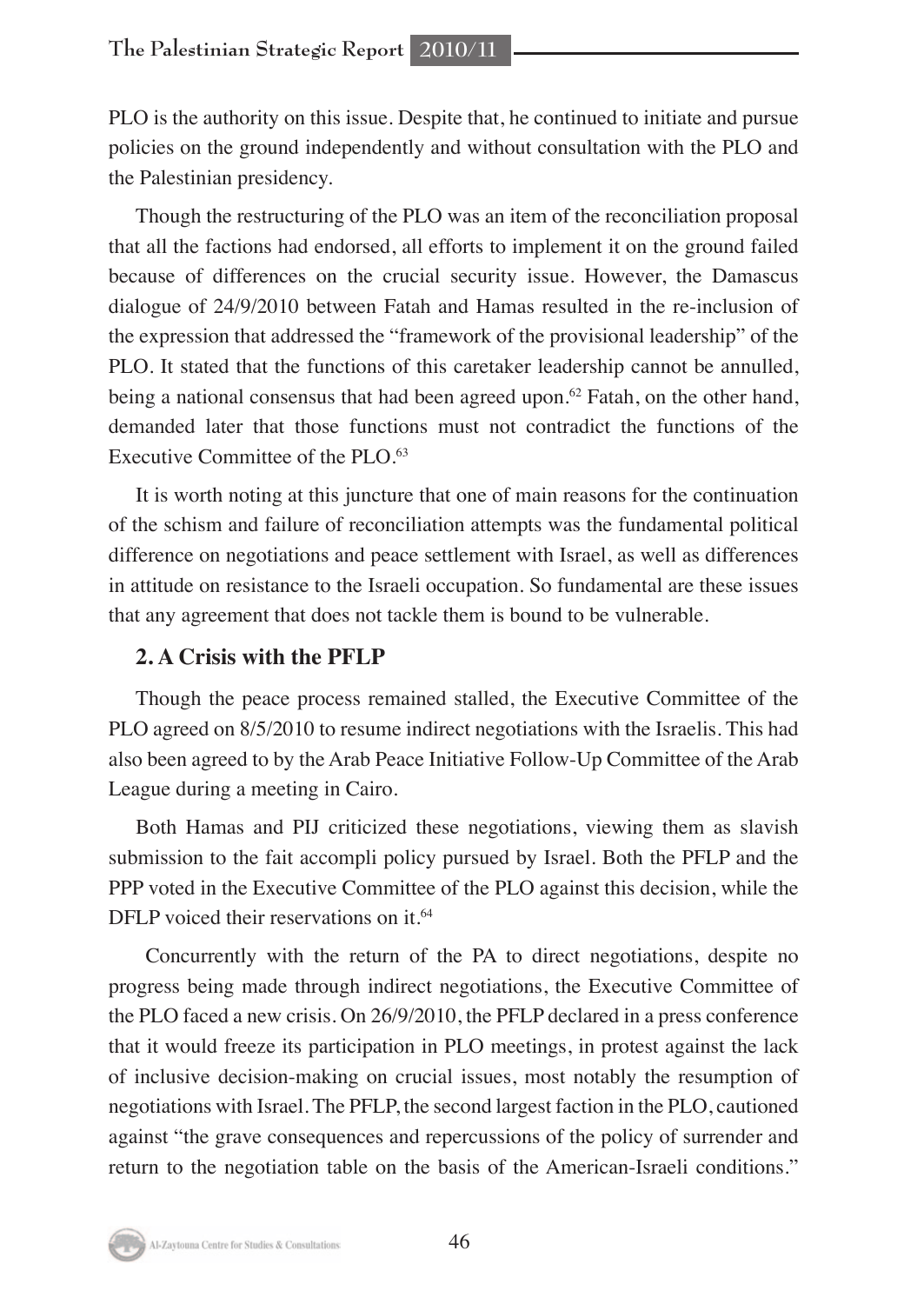A communiqué delivered by Khalidah Jarrar, a member of the political bureau of the PFLP, emphasized that the conduct of negotiations in this manner would sideline the backing of the UN and its resolutions on the Palestinian issue; would impose an American patronage and make negotiations the only possibility. The communiqué went on to say that the PFLP's decision was motivated by organizational considerations related to the decision making process within the PLO's framework and leadership. The Front warned against what it described as "The slavish, submissive attitude of the inner core leadership of the PLO, and its catastrophic consequences on the Palestinian issue and on the Organization's program, charter and national project."65

At the same time, Mahir al-Tahir, the politburo member of the PFLP announced in Damascus that the above position of the PFLP did not indicate its incorporation into "alternative bodies" to the PLO.<sup>66</sup> However, Jamil Mizher, a member of the PFLP Central Committee, stated that suspension of participation in the sessions of the PLO was a PFLP protest against the resumption of negotiations using a formula that was evidently futile and meaningless. He added that it does not mean withdrawal from the PLO, "the sole legitimate representative of the Palestinian people." Mizher maintained that this position is a card in 'Abbas' hands with which he can defy any side that tries to force him to continue the negotiations irrespective of the current Israeli intransigence.<sup>67</sup>

#### **3. Threatening to Resign**

In view of the American failure to convince Israel to stop settlement building, 'Abbas had once more threatened to resign from the presidency of the PA. In this respect, he said that if Israel fails to stop settlement building and American support for negotiations wanes, he will move towards ending limited Palestinian self-rule in the occupied territories, not accepting the role of nominal president of a non-existing authority.68 But soon afterwards 'Abbas retreated, and said on 19/12/2010 to the Jordanian newspaper *Alrai* newspaper that he will not relinquish the presidency of the PA, and that he is a man of "a national project," and that the dissolution of the PA would lead to chaos. He said that Palestinians must think of other methods to corner Israel. 'Abbas described the Israeli occupation as the cheapest in history, as "Israel occupies but does not meet its responsibilities or obligations. On the ground, Israel holds the authority; while authority is ours in name only. This ridiculous equation should be resolved."69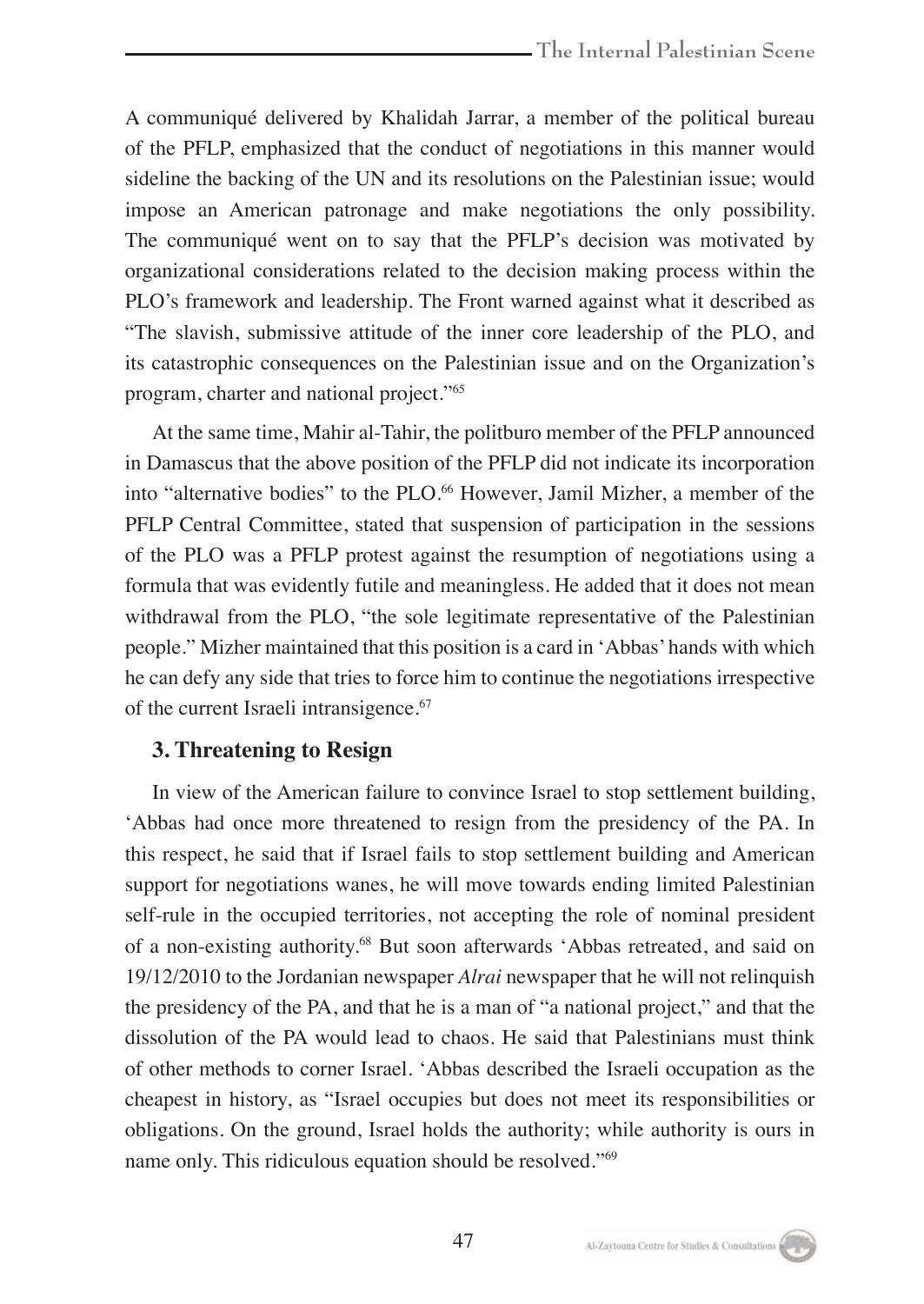The Palestinian president declared that he would lead a drive to refer the Palestinian issue to the UN Security Council instead of relying on negotiations that failed to even freeze settlement building. But 'Abbas stopped short of preparing a draft resolution that dismisses settlement building as illegal. He emphasized that he would not take unilateral actions, such as a declaration of an independent state, which Israel said it would strongly resist. The PLO did not also rush to dissolve the PA, which it considered as its last resort.

In 2010 five countries recognized the Palestinian state: Brazil, Argentina, Uruguay, Bolivia and Ecuador.

Meanwhile, corruption continued to be rife, and was particularly put in the limelight by former Palestinian intelligence officer Fahmi Shabaneh al-Tamimi (discussed in detail below). This mushrooming corruption had seriously put in doubt the viability of the state-building project, which, to many, could not be achieved without liberating the WB, dismantling all settlements, and regaining Jerusalem, the heart of the desired Palestinian state and the basis for its existence.

A detailed look at the position of 'Abbas after the abject failure of negotiations, despite of the far reaching concessions that he offered, reveals that he was left with no tangible or realistic alternative. Each action suggested by 'Abbas was in need of serious momentum, but no such momentum was forthcoming.

# **4. The Corruption Scandal**

A new crisis emerged in the midst of the failure of negotiations with Israel and the increasing American pressure exerted on the PA leadership. Accusations of financial corruption were filed by Fahmi Shabaneh al-Tamimi, a senior officer of the PA's Preventive Security Service (PSS).

On 29/1/2010, in an exclusive interview with *The Jerusalem Post*, Shabaneh cited several specific cases of alleged corruption within Fatah and the PA.70 Then, on 9/2/2010, Channel 10 television in Israel aired a program on corruption at the office of President 'Abbas that was reportedly based on documents that Shabaneh had assembled over the previous six years. The officer provided documents and an embarrassing video from 2008, in which 'Abbas Bureau Head Rafiq al-Husseini is seen in an intimate situation with his secretary and allegedly trying to coax a women who asked to work in the office into having intimate relations with him. Moreover, Shabaneh accused the PLO's solicitor in Jordan 'Allam al-Ahmad,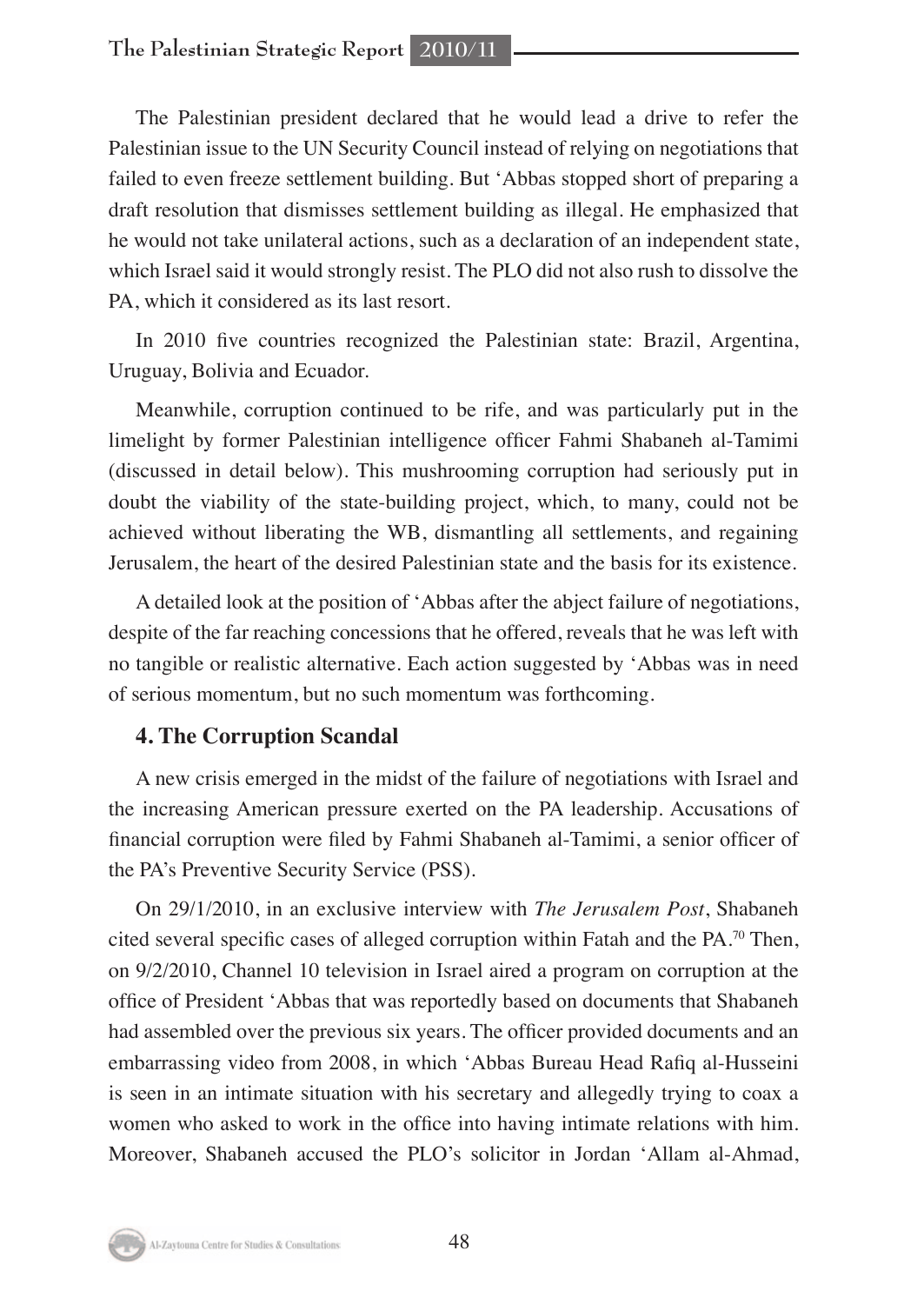brother of the member of the Executive Committee of the PLO 'Azzam al-Ahmad, of receiving a bribe of \$1.95 million\* in lieu of fictitious deal to buy a piece of land in Jordan. Shabaneh also provided documents that proved the disappearance of \$700 million from the funds of the PA in corruption cases that the Palestinian attorney general had already ordered investigation in to.71

These alleged corruption cases provoked uproar and turmoil among Palestinians, which encouraged Shabaneh to announce a press conference to be held on 22/2/2010 in which he would reveal more information on additional corruption among some top leaders of the PA. But he retreated and cancelled the press conference, claiming that President 'Abbas viewed the move as "harmful to the interests of the Palestinian people," and would instead read these documents by himself and order an investigation to go ahead in all corruption cases.<sup>72</sup>

'Abbas also ordered the formation of a commission of inquiry to be led by Fatah Central Committee member Abu Mahir Ghunaym. Sitting on the committee will be other members of the Fatah Central Committee 'Azzam al-Ahmad and Rafiq al-Natsheh. The Palestinian president instructed the commission of inquiry to submit its findings to him within three weeks.<sup>73</sup> On the completion of this investigation, 'Abbas relieved the chief of his office Rafiq al-Husseini from his position.

In a letter that 'Abbas addressed to al-Husseini, he said that the committee concluded that al-Husseini had made personal mistakes outside the remit of his job, which he should have avoided, but added that while relieving him from his position as chief of the president's office in accordance with the recommendation of the investigation committee, 'Abbas would like to assure al-Husseini that the former did not find in the committee's report any indication that latter exploited his public position to acquire personal gains or extortions of any kind.<sup>74</sup>

'Abbas also ordered the destruction of all videos and CDs used in this case, particularly those that show leading personalities of the PA and Fatah engaged in embarrassing sexual behavior, and he formed a special committee to supervise the actual and total destruction of the footage. However, the PA's General Intelligence Service and PSS possess many scandalous and immoral images for some politically important Fatah leaders.75 The crisis was handled without holding to account many of those involved in corruption cases.

<sup>\*</sup>The symbol \$ used throughout this book is the US\$.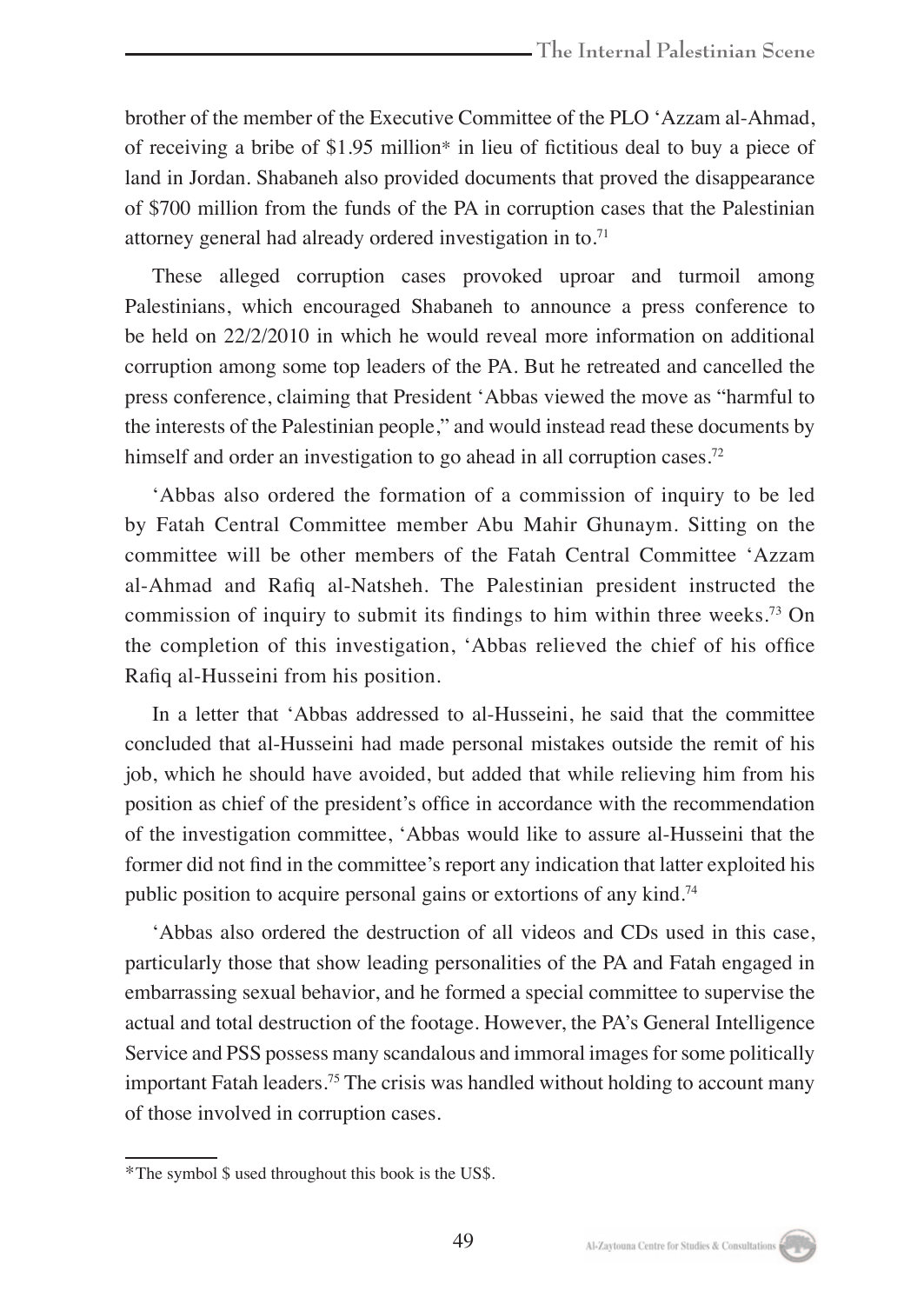# *Fifth: The Factions and Palestinian Forces*

Fatah fully endorsed and forcefully defended the political path of the PLO and the PA, and was, in fact, its principal advocate. Though he successfully managed to rally the 2009 Sixth Congress of Fatah behind him, 'Abbas faced some formidable challenges from within Fatah. Alongside the difficulties with PM Fayyad, the most significant threat to 'Abbas was the attempt of Muhammad Dahlan to distort the image of the president within the PLO in preparation for his eventual assumption of its leadership.

Besides the difference between Fatah and Fayyad over the ministerial posts, Fatah experienced a crisis between 'Abbas and Dahlan, a powerful member of its Central Committee and its spokesperson, Dahlan's membership of the Central Committee was frozen pending investigation of a number of charges against him; namely incitement against the leadership of the PA and the PLO, corruption and infringement of the functions of the security forces. The Fatah Central Committee also suspended Dahlan's supervision of Fatah's office for Information and Culture, and appointed Nabil Abu Rudaina, member of the same office and Mahmud 'Abbas spokesperson, to be the spokesperson of Fatah, instead.

According to some Palestinian sources, the primary reason for this tussle between the President and Dahlan were some recorded documents that show the latter in a barrage of criticism against 'Abbas. He described the President as a weak man whose focus is the economic interests of his children, with no option left except to relinquish his position, as well as other inappropriate personal comments about 'Abbas.<sup>76</sup>

The roots of these accusations go back to September 2010 when some of 'Abbas' aides accused Dahlan of inciting some Fatah leaders, particularly Nasir al-Qudwah, to maintain that they have better claim for assuming the leadership of the PA and to rule than 'Abbas and the prime minister of his government Salam Fayyad. Besides, Dahlan was reportedly striving to consolidate his grip over the security forces and ministries, infuriating these aides, who held Dahlan directly responsible for the fall of GS in the hands of Hamas.<sup>77</sup>

According to Palestinian sources, some of Fatah's dignitaries and security personnel associated with Dahlan guided the police to a large, secret arms store in Balata refugee camp, north of the WB, belonging to Dahlan and his associates, and uncovered many Kalashnikov assault rifles.78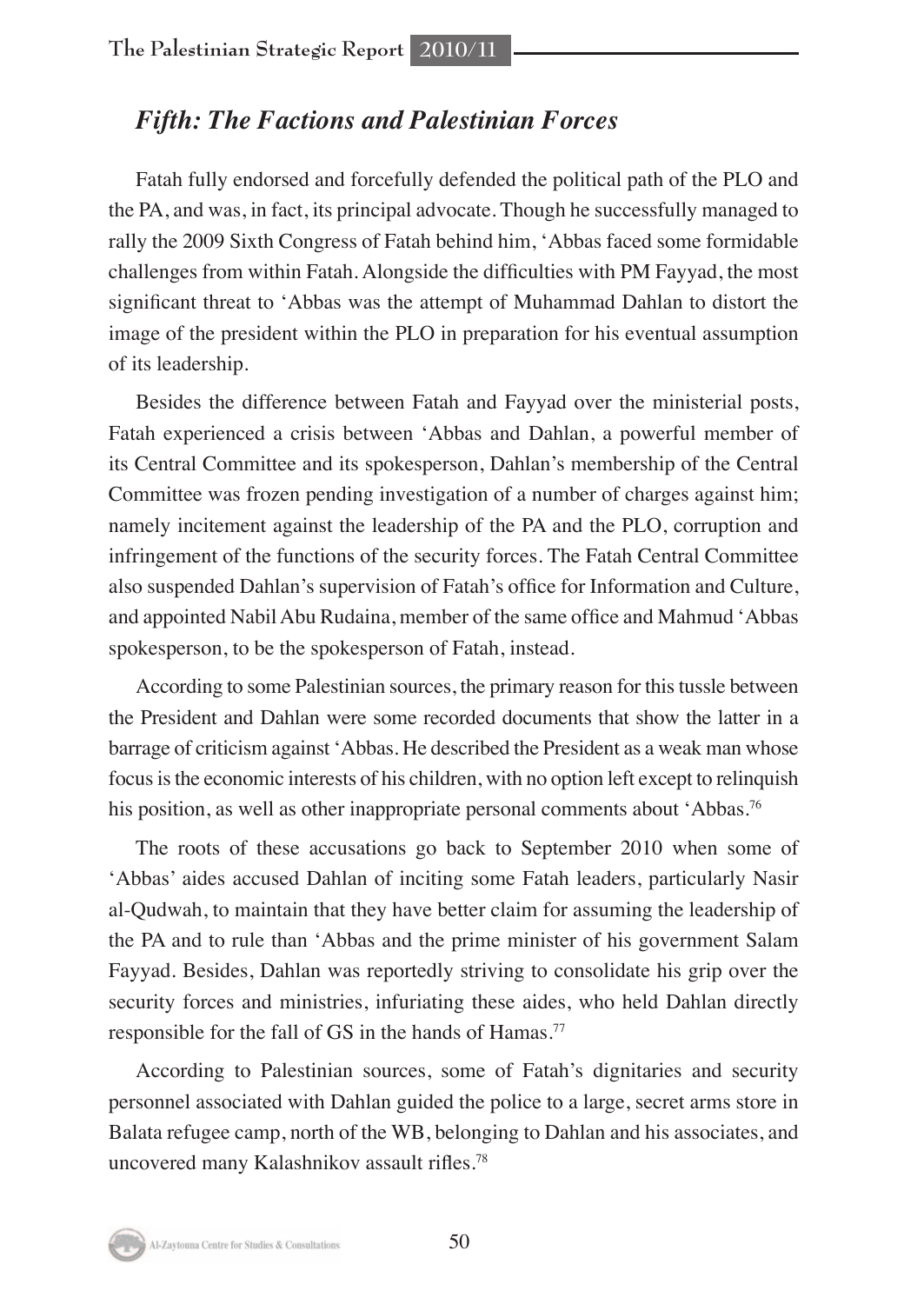This 'Abbas-Dahlan rivalry was also related to the peace process, which had reached an impasse. According to some observers, Israel wanted to weaken Fatah, which has been leading the negotiations, from within, compelling it to return to the negotiations table on the usual unfair conditions set by Israel.

In this vein, the FRC agreed in November 2010 to form a general council of 451 members to act on behalf of the general congress of the movement. With this move, 'Abbas aimed to consolidate his position within Fatah and outmaneuver Dahlan in the Central Committee. It was generally assumed within Fatah inner circles that the formation of this general council was an indication that no other congress of Fatah would be convened, meaning the Sixth Congress of August 2009 would be the last one, and that the recently constituted general council will be tantamount to the general congress on all matters.79

The president of Fatah faced another challenge that was, however, less dangerous to his authority, but reveals the weakness of the party. This was masterminded by the second-in-command in the movement, Faruq Qaddumi. The latter tried to convene an alternative organizational congress of Fatah outside Palestine, which, he maintained, aimed at "salvaging the movement."80 All indications suggest that this does not seem to have been a serious initiative, and was ultimately unsuccessful.

Although it was, by 2010, experienced in governance through ruling GS, Hamas insisted on a program of resistance. To this end, it undertook limited military operations against the Israeli occupation in the WB. Simultaneously, it tried to reconcile between resistance and the priorities required for ruling GS, which necessitated some security arrangements with Israel. Hence an undeclared, but a de facto truce with Israel had prevailed in the GS.

In response to Israeli attacks on the GS, other factions continued firing missiles at Israeli targets, though, on the whole, there was a favorable response to the request of the Ezzedeen Al-Qassam Brigades to maintain a de facto truce with the occupation.

The leadership of Hamas made some diplomatic moves in the Arab and Muslim world to lift the blockade of GS. These moves played a role in encouraging some Muslim institutions in the West and Turkey to send a number of convoys which attempted to reduce the impact of the siege on the Gazans, and drew international attention to their plight. Thus, the siege issue transformed from a mere Palestinian and Arab concern into a Muslim and international public one.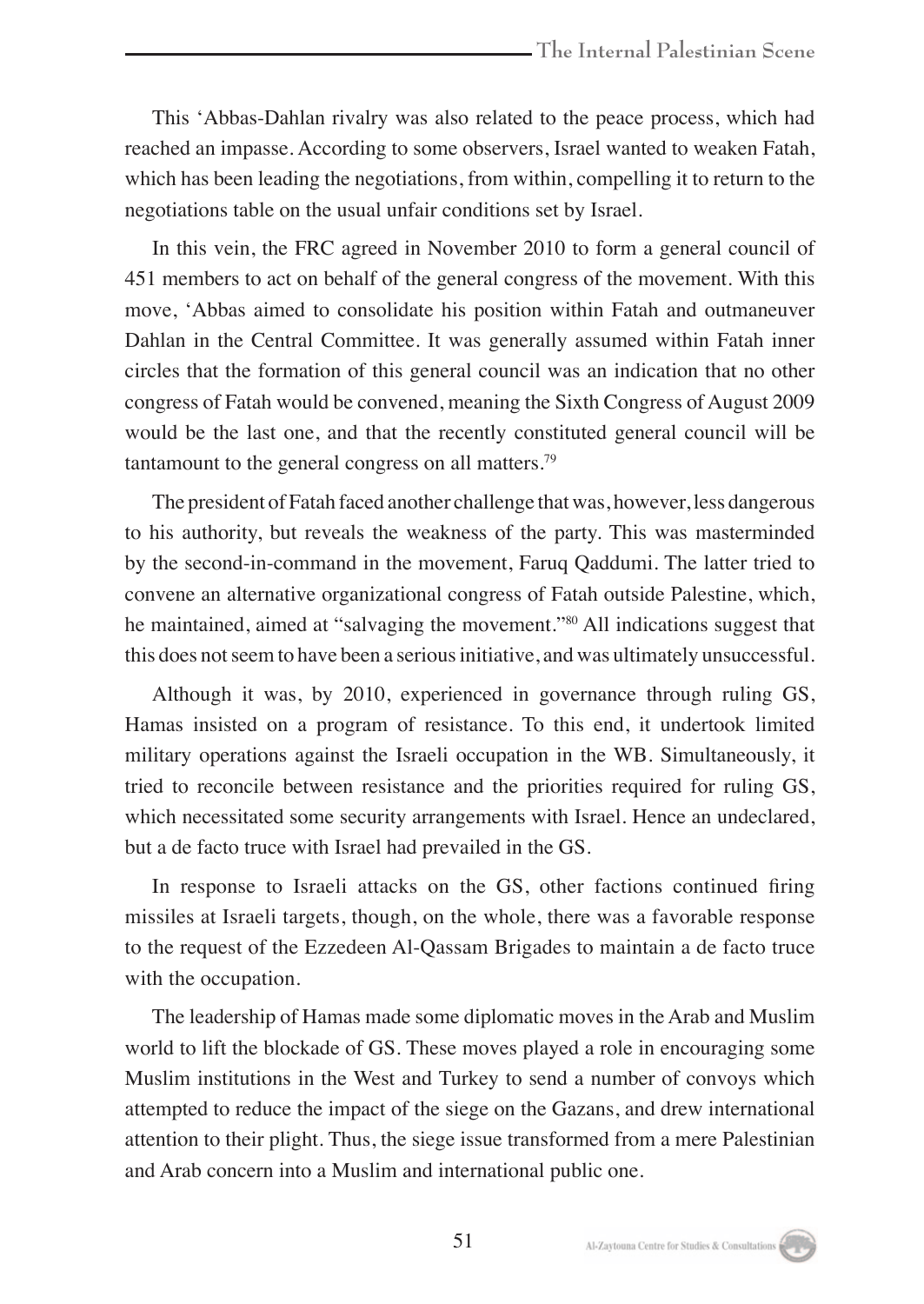# **The Palestinian Strategic Report 2010/11**

Meanwhile, Hamas was unable to launch significant resistance operations against the Israel, except in Hebron and Ramallah. This was largely because of the close and sizeable security coordination between the PA's security forces, Israel and the US, coupled with lack of a strong Arab support for the resistance program and for the wish to loosen the security grip of the PA.

Meanwhile, the attempt to swap the captured Israeli soldier Gilad Shalit for hundreds of Palestinian detainees in the Israeli prisons remained stagnant, with Israel refusing to release Palestinians who undertook military operations against it.

No significant changes had taken place during the year on the positions of the Palestinian factions and forces towards the two movements, Fatah and Hamas. Thus, no major change can been identified with regard the impact and effectiveness of the two movements in the Palestinian arena.

The PIJ managed to keep a distance between itself and Hamas regarding its position on the government, and on military operations in the GS. Relations between the two movements improved and become stronger than before in 2010. However, like Hamas, the PIJ suffered considerably in the WB because of the tremendous security pressure on the resistance.

In the same vein, some prominent independent personalities managed to form The National Committee for the Defense of the Inalienable Rights for the Palestinian People. Amongst those were Munir Shafiq, Bilal al-Hassan, Muhammad al-Rifa'i, Hilmi al-Bilbisi, Mu'in al-Tahir, Mirvat abu Khalil, Nafith Abu Hasnah, Majid al-Zeer, Muhammad abu Maizar and Salah al-Dabbagh. 'Azmi Bishara declared his support for this movement, but did not join it. Though non-military in nature, this organization declared its support for the resistance, and was in turn supported by resistance and military factions. It also declared that it does not claim to be an alternative to the PLO, but strives seriously and persistently to rebuild the PLO and its institutions on a democratic basis, based on elections. This was one of the most important steps, if not the most important step, towards the goal initiated since the Oslo Accords in activating a leading role for independent personalities in the Palestinian arena. Ultimately, the effectiveness of such an organization will depend on its ability to rally Palestinian and Arab public opinion to campaign on key Palestinian national concerns.<sup>81</sup>

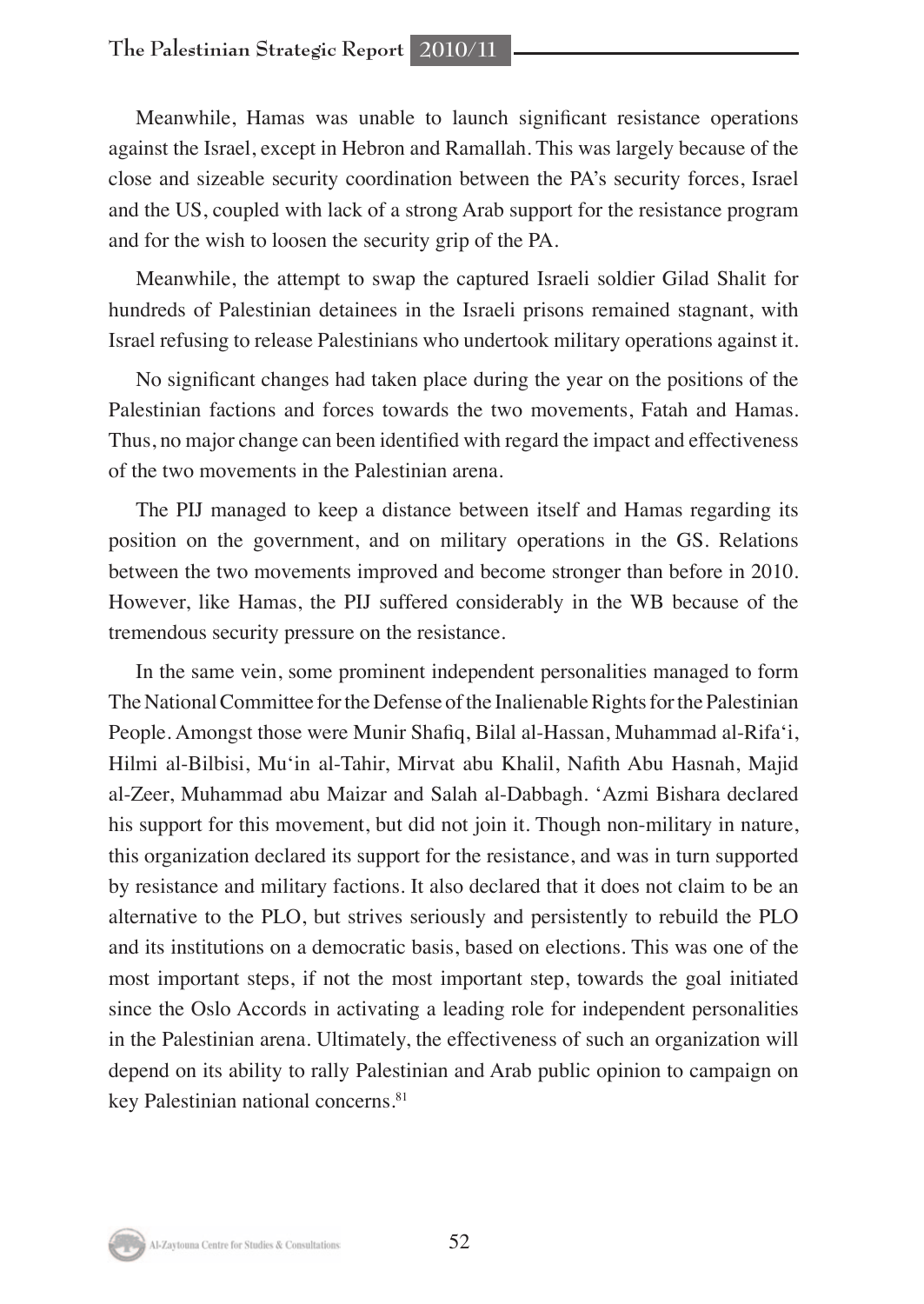# *Sixth: Security Coordination*

There are wide, ongoing political and intellectual differences between Fatah and Hamas on security coordination, with the main aggravation caused by security coordination between the PA and the Israel.

Security coordination with Israel had led to continuous arrests among the supporters of the resistance. This state of affairs raised important questions on the viability or futility of agreements that fail to gain political progress on the ground, especially when the PA continues its campaign of arrests of Palestinian freedom fighters or the PA security coordination facilitates Israeli to arrest or assassination of these fighters.

The patronage of President Mahmud 'Abbas to Palestinian-Israeli security coordination had increased the level of danger caused by its consequences. This danger also increased when Fayyad's government oversaw the stationing in Ramallah of the United States Security Coordinator (USSC) for Israel and the PA, first Lieutenant General Keith Dayton and later General Michael Muller. Their mission was to coordinate and follow up operations against the resistance. This sharply accelerated the efficiency and effectiveness of Palestinian security forces in pursuing members of the resistance, forcing the abortion of many operations targeting Israel.

On 11/8/2010, the Israeli newspaper *Haaretz* mentioned that for the first time since the outbreak of the second *Intifadah* (uprising) in 2000, there is not a single security suspect being sought by Israel in the northern WB. In the southern WB, there are only a few names on the security establishment's wanted list. The newspaper added that the situation was a reflection of both the improved security situation in the WB and the increasing cooperation between Israeli and PA security forces.82 The director of the Israel Security Agency—ISA (*Shabak*), Yuval Diskin, commended that the PA security forces were perhaps at the strongest point it have been in 16 years, thanks primarily to assistance coming from the US and the international community. He added that these forces were demonstrating a great deal of "motivation" and "determination" in preventing attacks, including arresting hundreds of Hamas activists.<sup>83</sup>

Concerning security coordination operations, Israel revealed in a report, to the Ad Hoc Liaison Committee (AHLC) in Brussels that Israeli security forces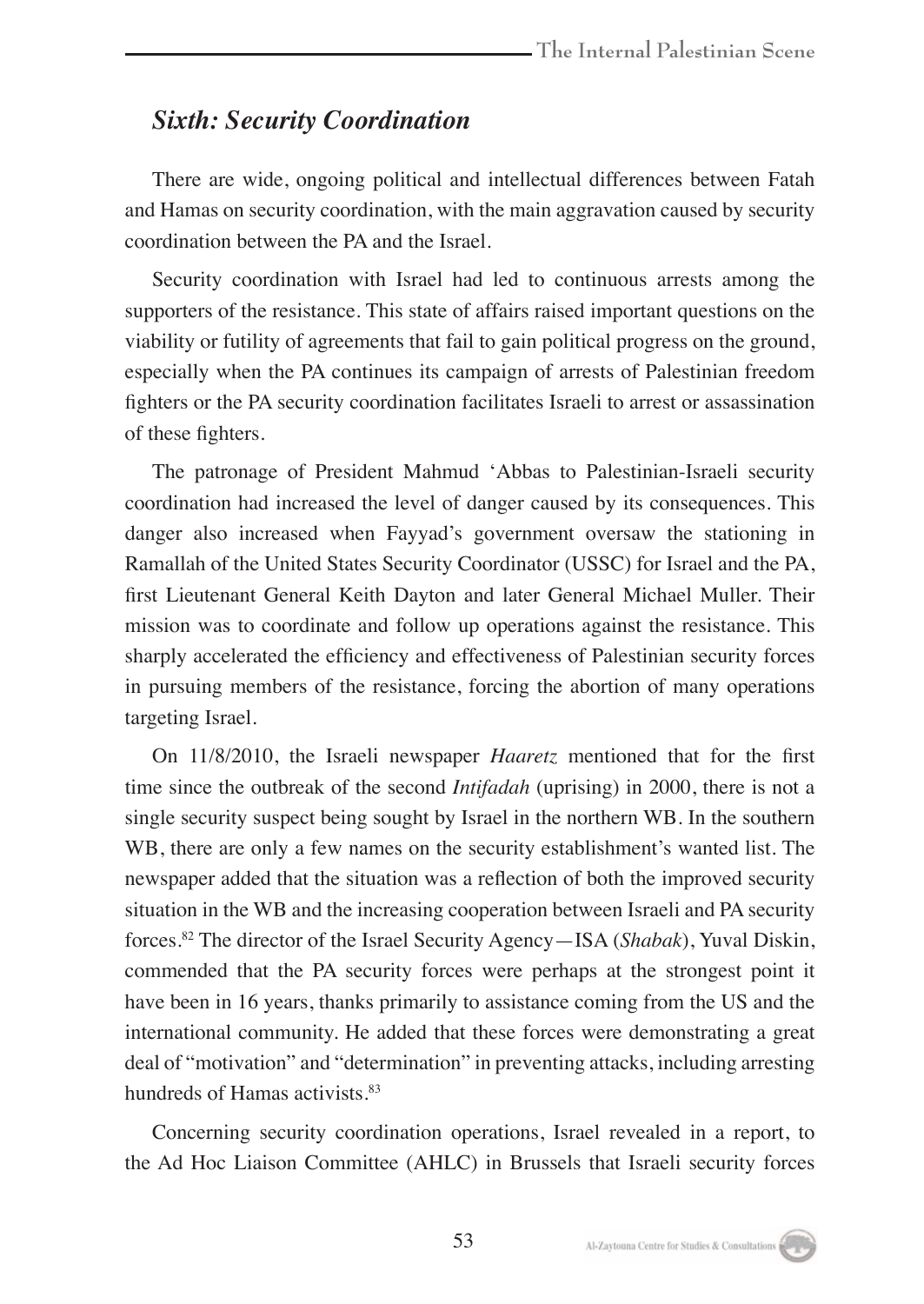undertook 2,968 instances of coordination in 2010 compared to 1,297 in 2009, a rise of 129%. In addition, 686 joint bilateral meetings were held between the PA and the Israeli security forces in 2010 compared to 544 in 2009, a rise of 26%. Palestinian security forces escorted 623 Israelis, who entered Area A of the WB by mistake. Even during the period of relative calm in 2010, 463 attacks by the Palestinian resistance occurred in or emanated from the WB.<sup>84</sup>

Another report published by the Information and Decision Support Center in the Palestinian Ministry of Planning in GS, revealed that PA security agencies had arrested 200 WB Hamas supporters in January 2011, and cited some three thousand politically motivated arrests for 2010. Out of those arrested, 1,404 were ex-detainees, 49 imams in mosques, 23 university professors, 36 journalists, 32 local councilmen, 417 university students and nine teachers.<sup>85</sup>

An earlier American report, prepared by journalist Nathan Thrall, titled "Our Man in Palestine" revealed that in 2009, Palestinian and Israeli forces took part in 1,297 coordinated activities, many of them against militant Palestinian groups, a 72% increase since 2008. Together they have largely disbanded the *al-Aqsa* Martyrs Brigades, a principal Fatah militia; attacked Islamic Jihad cells; and all but eliminated Hamas's social institutions, financial arrangements, and military activities in the WB. According to the latest annual report of the Shabak, "continuous [counterterrorist] activity conducted by Israel and the Palestinian security apparatuses" reduced Palestinian attacks against Israelis in the WB and East Jerusalem to their lowest numbers since 2000.86

Mike Herzog, former chief of staff to Israeli Defense Minister Ehud Barak said the current level of cooperation "is better than before the second intifada even—it's excellent." Muna Mansur, a Hamas legislator in the Palestinian Parliament and widow of an assassinated senior leader of the movement, told me: "The PA has succeeded more than the Israelis in crushing Hamas in the West Bank."<sup>87</sup>

The US was instrumental in promoting and consolidating this role through sizeable financial assistance to the PA, and by spending generously on its own security coordinators in the WB. Since 2007, the State Department allocated \$392 million to the Dayton mission, with another \$150 million requested for 2011. At its headquarters in a 19th century stone building at the US consulate in West Jerusalem, the USSC has a 45-person core staff composed primarily of American and Canadian but also British and Turkish military officers.<sup>88</sup>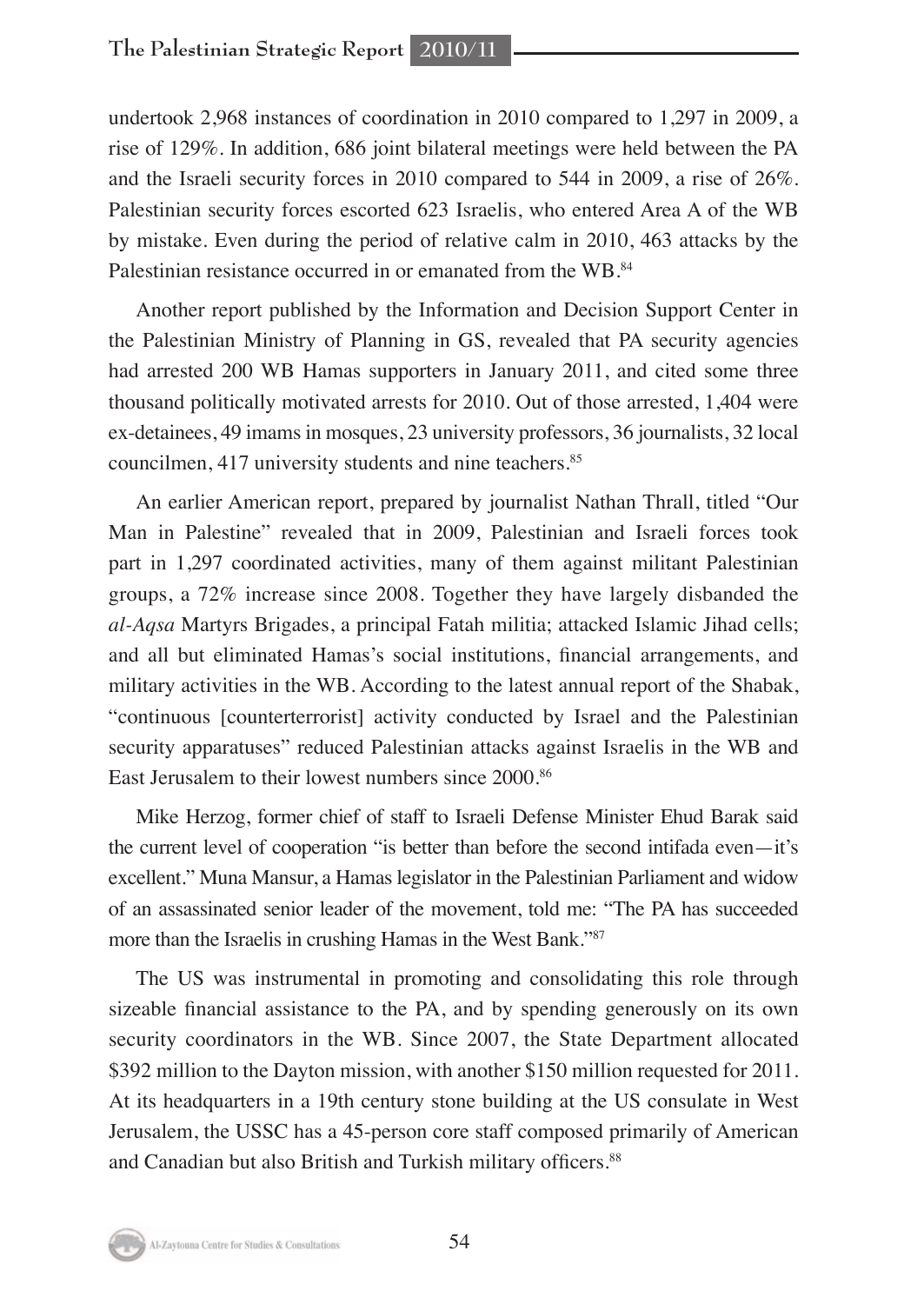As a result of this coordination, Palestinian and Israeli security forces captured a number of prominent leaders of the resistance in the WB. However, some of the detainees released from the prisons of the PA were either rearrested by Israel or assassinated.

Security coordination was not limited to pursuing the resistance, but reached the extent of the PA continuing to turn a blind eye to the Israeli assault on the GS in 2008–2009. According to the 2010 Wikileaks release of diplomatic cables, the Israeli government of Ehud Olmert attempted to coordinate the war on GS with the PA.

According to *Haaretz* newspaper, a number of classified diplomatic cables released by WikiLeaks revealed that in a June 2009 a meeting took place between Israeli Defense Minister Ehud Barak and a US congressional delegation. In this meeting, Barak claimed that the Israeli government "had consulted with Egypt and Fatah prior to Operation Cast Lead, asking if they were willing to assume control of Gaza once Israel defeated Hamas." He added, "Not surprisingly," Israel "received negative answers from both." In the revealed document, Barak also expressed his feeling that "the Palestinian Authority is weak and lacks self-confidence, and that Gen. Dayton's training helps bolster confidence."89

# *Seventh: The Resistance.. Pursuit and Achievement*

On 18/1/2009, when the Israeli aggression against GS ended, the Palestinian resistance resumed its attempts to smuggle weapons to the GS in preparation for an expected second Israeli attack. The resistance also tried to launch operations in the WB, some of which succeeded, but many failed because of the security coordination between the PA and Israel.

At the beginning of 2010, Ezzedeen Al-Qassam Brigades, the military wing of Hamas, revealed new missiles it used during Israel's military operation in GS. On its website, Ezzedeen Al-Qassam Brigades published pictures of the weapons it secretly smuggled to the Hamas-run GS despite an Israeli-led blockade on the coastal enclave. The photos showed the missiles were Tandem RPG-29 anti-armor missiles and 107mm rockets.<sup>90</sup>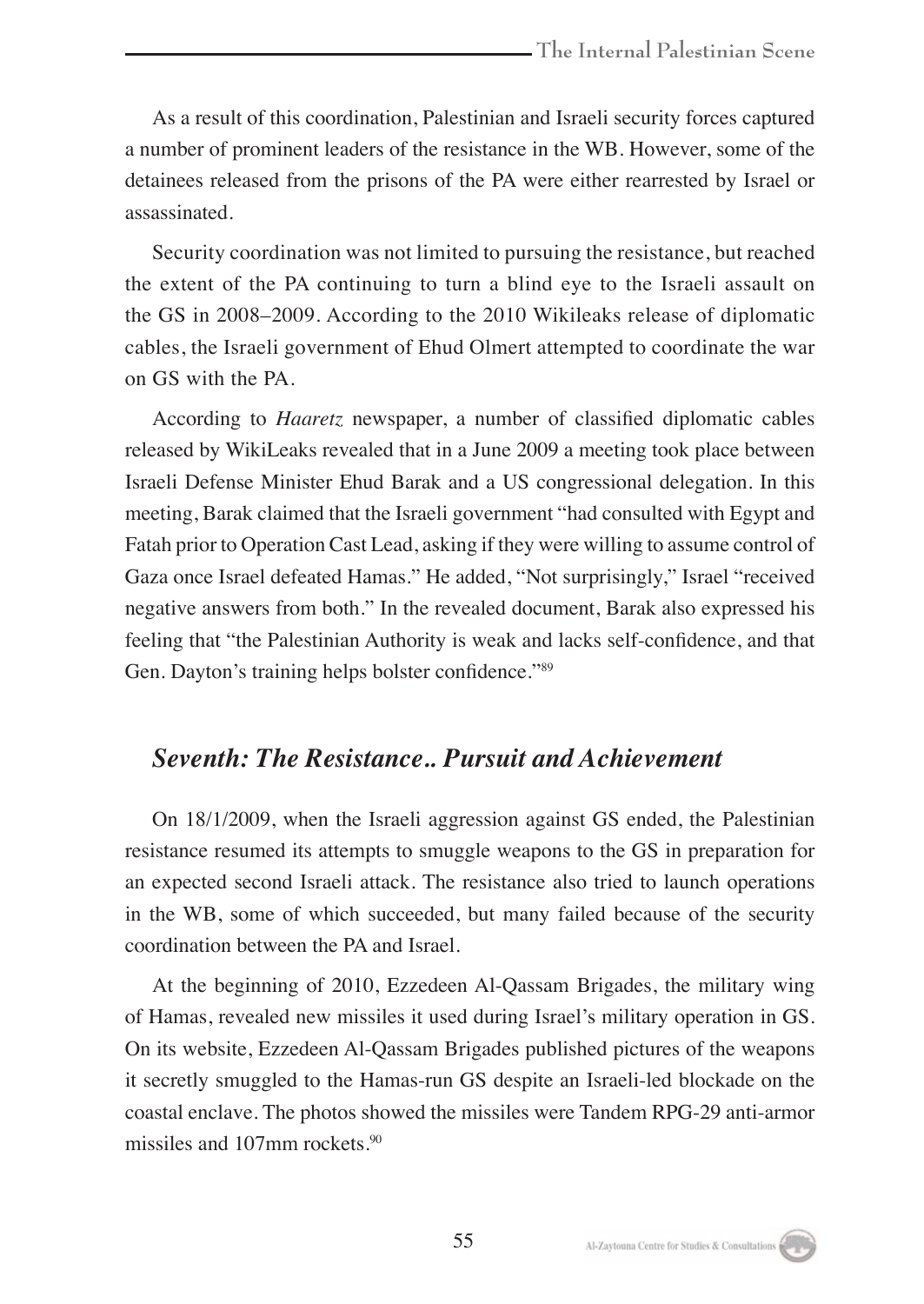The first successful violent resistance operation was on 10/2/2010, when a Palestinian stabbed an Israeli soldier near the Zatara crossing south of Nablus. The Israeli army announced that the perpetrator was a PA police officer. PA Prime Minister Salam Fayyad denounced the attack and said it "conflicts with our national interests." He pledged to take steps to prevent such incidents in the future, while endorsing "peaceful resistance" against settlements and the security barrier.<sup>91</sup>

In an operation that targeted a police patrol near Otniel settlement south of Hebron in the WB, the resistance killed on 14/6/2010 an Israeli soldier and wounded two others. On 22/6/2010, the Israeli army, ISA and Israel Police arrested those they claimed were "responsible" for the June 14th attack, some of whom had been held by Israeli security forces in the past for their involvement with Hamas. The Israeli army said that those arrested "had planned additional attacks, most notably to abduct a soldier or civilian in the Gush Etzion area. The operatives had already begun scouting the area, and had purchased skull caps and a wig that they planned to use in the attack."92

On 31/8/2010, four Israeli settlers were shot dead while driving on Route 60 when resistance fighters opened fire on their vehicle near Bnei Naim, east of Hebron.<sup>93</sup> Two other Israeli settlers were injured, on 1/8/2010, when resistance fighters opened fire on them while they were driving in the area of Rimonim Junction near the Kochav Hashachar village, east of Ramallah in the WB. Ezzedeen Al-Qassam Brigades announced that they had carried out the Hebron and Ramallah operations.94

In spite of the obstacles, it can be seen that resistance operations never stopped, reflecting the lack of options other than to continue the struggle. Security coordination is and will likely continue to be a major factor preventing violent expression of resistance. However, with no serious political solution forthcoming, security cooperation is doomed to eventually end as it is rejected by the majority of the Palestinian people and by resistance factions. Security coordination with Israel constitutes one of the PA's most unpopular tactics, justified as it is by the notion of accelerating the peace process and establishing a Palestinian state. In the mean time, the Israeli occupation is exploiting all such developments, prolonging their duration, in order to make the peace process continue, and to transform the PA into a Quisling security apparatus that crushes other national forces, specifically the resistance.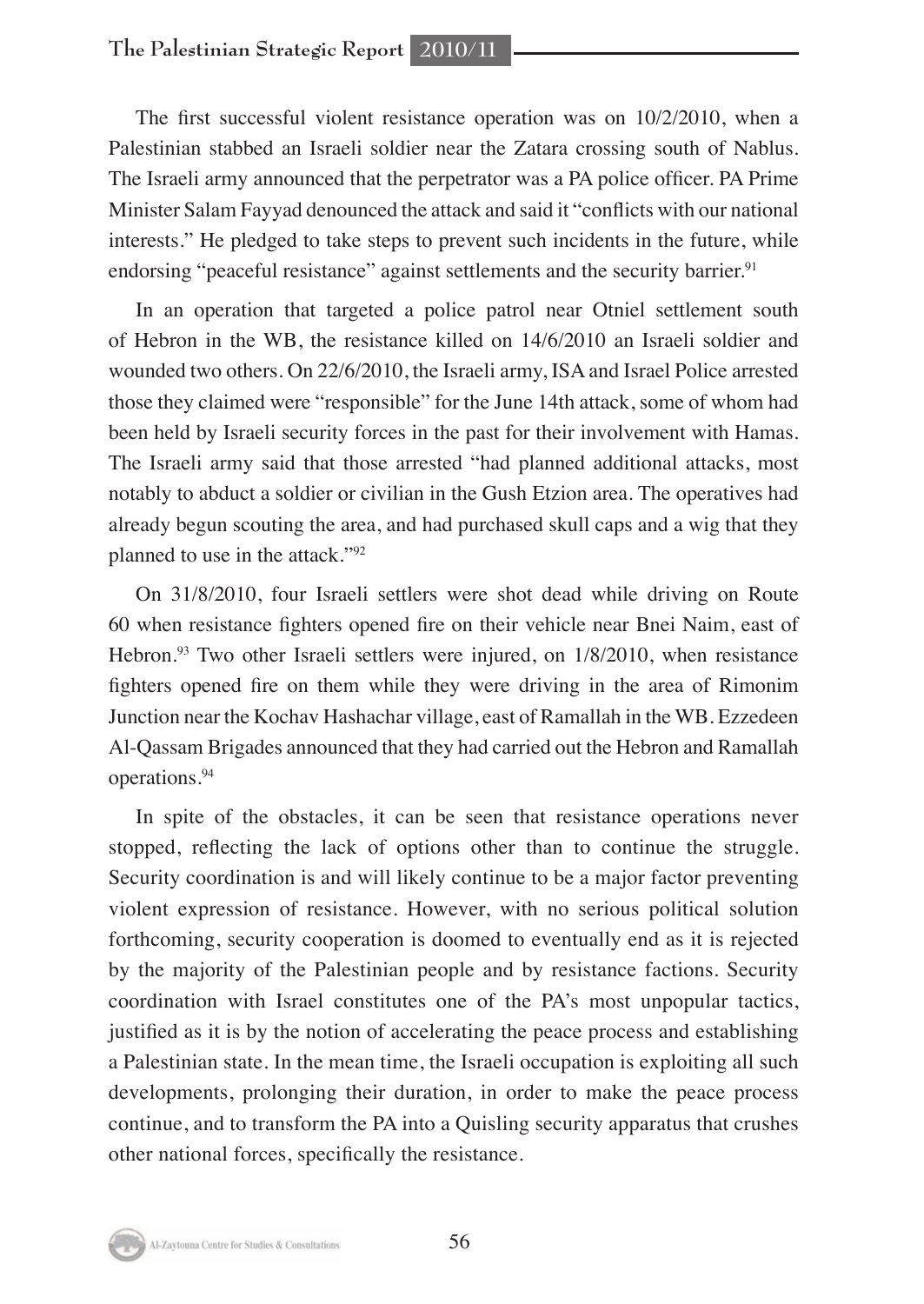# *Conclusion*

During 2010, the Palestinian scene witnessed the continuation of political and geographical schism. The PA maintained security coordination with it to hunt down resistance movements in the WB. Israel, with no serious opposition from the PA, was able to continue its siege of the GS, and to exhibit more extremism and intransigence during negotiations. The American government chose not to oblige Israel to stop settlement building, which constituted the minimum Palestinian demand to restart negotiations.

Presidential and PLC elections may have reunited the Palestinians had not the reconciliation negotiations between the Palestinian factions stumbled in lieu of American-Israeli pressure. This pressure was also coupled with the opposition of some neighboring countries to the participation of Hamas in governance.

The government of PM Fayyad continued its efforts to build Palestinian institutions in preparation for the establishment of a state. Self-empowerment efforts focused on civil and peaceful aspects such as "peaceful resistance." Inter-Palestinian reconciliation was neglected, and Fayyad's government even fought against all other forms of resistance.

The schism also led to a tightening of the PA's uncompromising approach to crushing Hamas under the pretext that it should not be allowed to repeat what it's takeover in the GS. This reached the unprecedented level of the PA targeting all forms of religiosity, as well as Hamas' civil and social institutions in the WB, which offered services to tens of thousands of Palestinians.

The conflicts within Fatah itself weakened the PA's national project in the WB. Rather than focusing on the conflict with Israel, the political arena was preoccupied with the repercussions of internal conflicts. To increase the complexity of the problems, Israel involved itself in these conflicts, favor some figures at the expense of others. When the Palestinian president hoisted the card of resignation, differences developed with Muhammad Dahlan. He seemed willing and able to replace 'Abbas, and to continue the negotiations with Israel, with an even lower level of Palestinian demands than those already offered.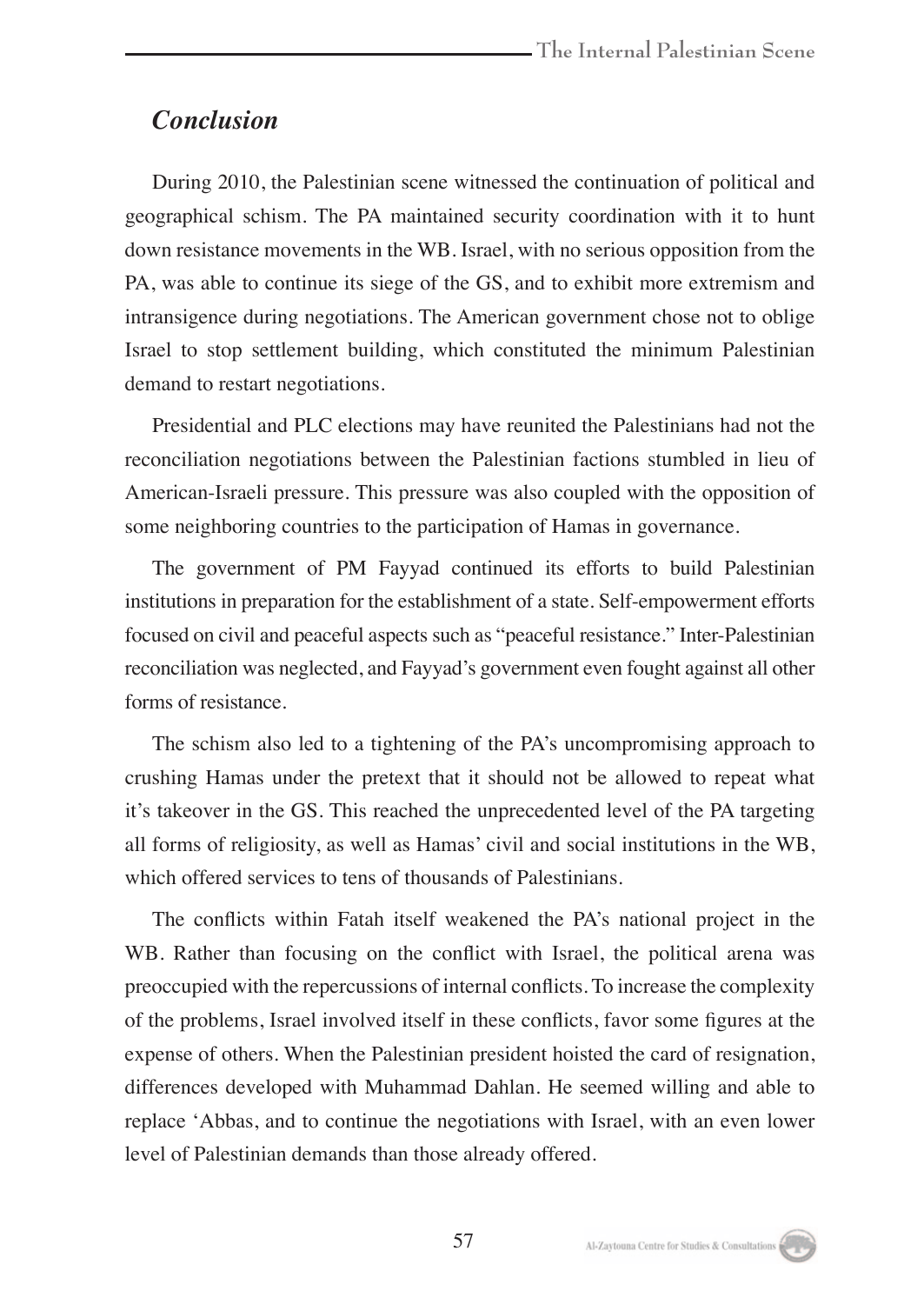There is a general consensus among Palestinians that the PLO constitutes the umbrella that unites them all; the ultimate reference for all key decisions on the path of the Palestinian issue. But its continuing dubious and defective legitimacy because of the expiry of the terms of office of its leadership and those of the PNC, and the conspicuous absence of representatives of popular resistance movements and the aborted Palestinian reconciliation deal had all contributed to crippling the Organization. Thus, it was not possible in 2010 to restructure the institutions of the PLO on new basis that equips it to resume its traditional role in leading the Palestinian struggle.

Palestinian steadfastness in the GS continues despite the suffocating siege and the inability of Gazans to rebuild what the Israelis destroyed during their 2008–2009 aggression. Gazans succeeded in rallying international popular, even official, support to their cause and against the siege, which is reflected in the convoys that visited GS from Europe and the Arab/ Muslim world. Meanwhile, the Palestinian government of Isma'il Haniyyah remained preoccupied with attempts at lifting the blockade and to provide the salaries of its civil and military personnel; while the Palestinian factions decided, urged by Ezzedeen Al-Qassam Brigades, the military wing of Hamas, to maintain a de facto truce with Israel.

Haniyyah's government launched a major campaign tackiling enemy agents implanted by Israel during its invasion of the GS. On certain occasions, Hamas also responded to the arrest of some of its members in Ramallah by arresting Fatah leaders in GS and prohibiting them from engaging in political activities.

But activity was not limited to political wrangling, and a number of resistance operations were executed against Jewish settlers in Hebron and Ramallah. These events boosted the morale of the Palestinians, and demonstrated the enduring popularity of direct resistance, in spite of the best efforts to halt it by the PA in collaboration with Israel and the US.

Since the beginning of 2011, changes in the Arab world, have considerably affected the reconciliation agreement; Haniyyah inviting 'Abbas to meet and the latter's acceptance; Fatah's acceptance of Hamas' reservations and the resolving of the troublesome security issue. Consequently, 3/5/2011 was a turning point, as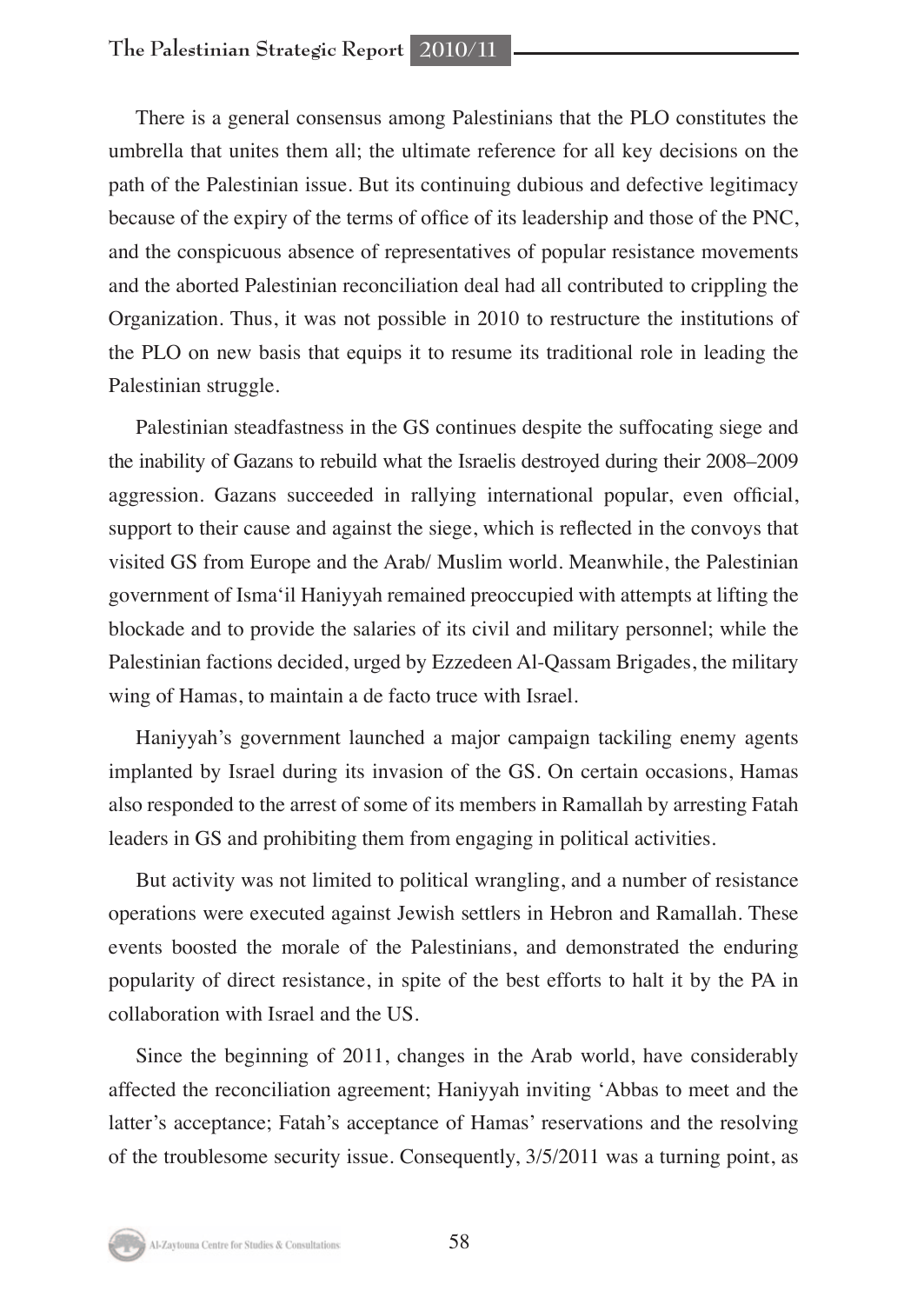both parties signed the reconciliation agreement. However, this agreement faces enormous challenges; mutual trust must be earned and those fomenting sedition and benefiting from schism must be firmly dealt with. Crucially, foreign interference particularly from Israel and the US, must be prevented.

Please note that the Palestinian Reconciliation agreement was signed during the finalizing and publishing of this report. Details of the agreement and its implications will be discussed and analyzed thoroughly in *The Palestinian Strategic Report 2011/12.*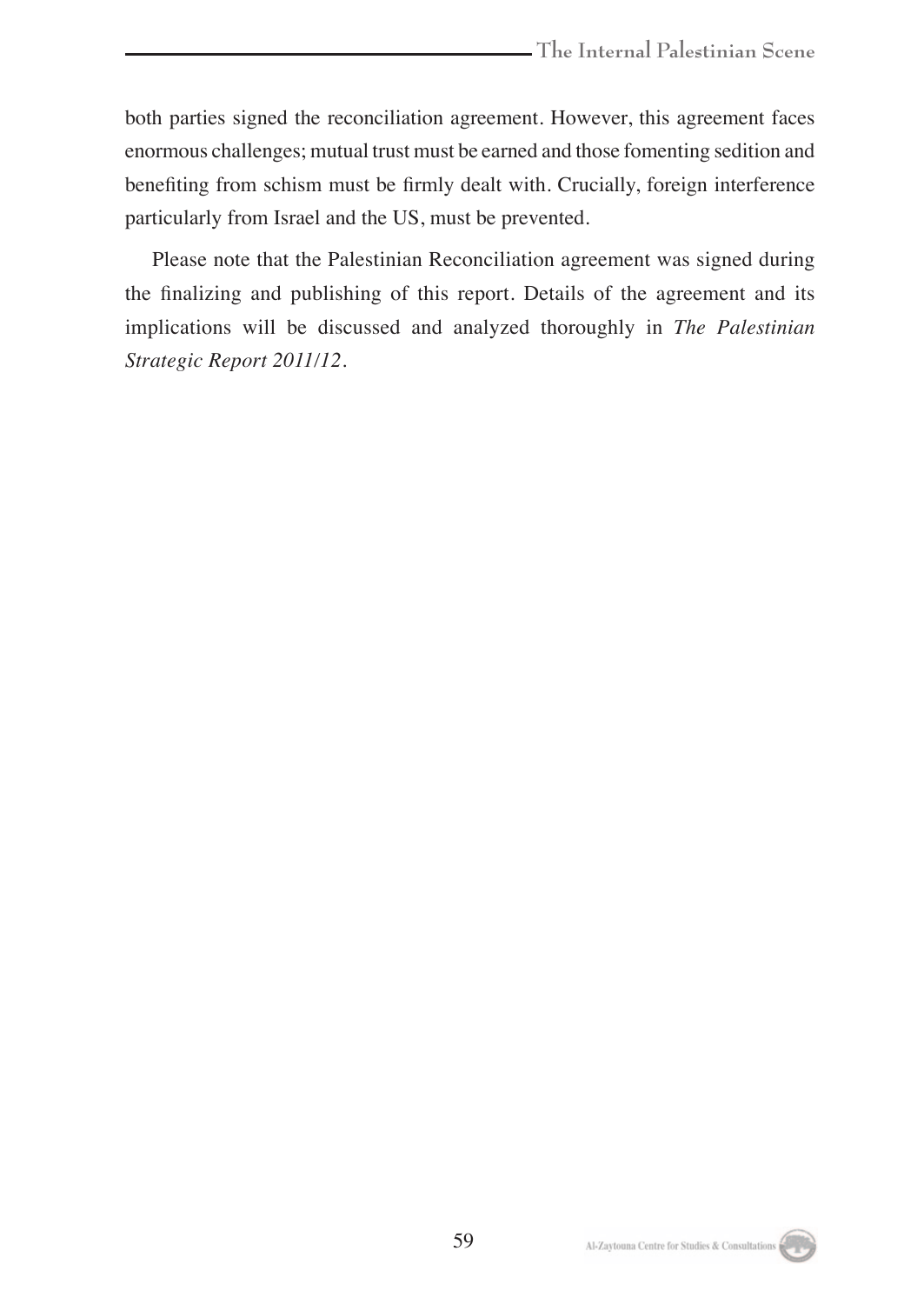# **Endnotes**

<sup>1</sup> The Palestinian factions have signed the reconciliation agreement in Cairo on  $3/5/2011$ , while the official ceremony took place on 4/5/2011. See Palestine News and Information Agency (WAFA), 3/5/2011, http://english.wafa.ps/index.php?action=detail&id=16036; site of Al Jazeera, 4/5/2011, http://www.aljazeera.com/news/middleeast/2011/05/20115434236113769.html; and *The Guardian* newspaper, London, 4/5/2011,

http://www.guardian.co.uk/world/2011/may/04/palestinian-rivals-hamas-fatah-deal

- <sup>2</sup> Palestine: Ending the Occupation, Establishing the State, Program of the Thirteenth Government August 2009, site of Ministry of Planning and Administrative Development (MOPad), Palestinian National Authority, http://mopad.pna.ps/web\_files/issues\_file/090825%20Ending%20 Occupation,%20Establishing%20the%20State%20-%20Program%20of%20the%2013%20 government.pdf
- <sup>3</sup> *Al-Hayat* newspaper, London, 9/2/2010.
- <sup>4</sup> *Al-Hayat*, 9/2/2010.
- <sup>5</sup> *Alittihad* newspaper, Abu Dhabi, 26/4/2010.
- <sup>6</sup> *Al-Ayyam* newspaper, Ramallah, 11/6/2010.
- <sup>7</sup> *Al-Ayyam*, 11/6/2010.
- <sup>8</sup> Homestretch to Freedom, The Second Year of the 13th Government Program, Palestine: Ending the Occupation, Establishing the State, August 2010, Ministry of Planning and Administrative Development (MOPad), http://mopad.pna.ps/web\_files/issues\_file/Second\_ year of the government program EnglishFinal.pdf

<sup>9</sup> Ibid.

- <sup>10</sup> *Al-Hayat al-Jadida* newspaper, Ramallah, 22/4/2010.
- <sup>11</sup> *Albayan* newspaper, Dubai, 15/2/2010.
- <sup>12</sup> Reuters News Agency, 27/5/2010, http://www.reuters.com/article/2010/05/27/us-palestiniansfayyad-boycott-idUSTRE64Q4QB20100527
- <sup>13</sup> *The Jordan Times* newspaper, 29/6/2010, http://www.jordantimes.com/?news=27861
- <sup>14</sup> *Al-Hayat al-Jadida*, 10/10/2010.
- <sup>15</sup> *Haaretz* newspaper, 2/4/2010, http://www.haaretz.com/print-edition/news/palestinian-pm-tohaaretz-we-will-have-a-state-next-year-1.283802
- <sup>16</sup> *Assabeel* newspaper, Amman, 3/4/2010.
- <sup>17</sup> *Al-Sharq newspaper*, Doha, 3/4/2010.
- <sup>18</sup> *Al-Quds al-Arabi* newspaper, London, 3/4/2010.
- <sup>19</sup> *Al-Hayat al-Jadida*, 4/4/2010.
- <sup>20</sup> *Al-Khaleej* newspaper, al-Shariqa, 9/5/2010.
- <sup>21</sup> Quds Press International News Agency, London, 21/10/2010.
- <sup>22</sup> *Alquds* newspaper, 28/4/2010.
- <sup>23</sup> *Almustaqbal* newspaper, Beirut, 2/11/2010.
- <sup>24</sup> *Asharq Alawsat* newspaper, London, 16/6/2010.
- <sup>25</sup> WAFA, 31/8/2010.
- <sup>26</sup> *Al-Ayyam*, 7/9/2010.
- <sup>27</sup> Site of The Israel Project, 21/9/2010, http://www.theisraelproject.org/site/apps/nlnet/content2.asp x?c=hsJPK0PIJpH&b=689705&ct=8666071&printmode=1

Al-Zaytouna Centre for Studies & Consultations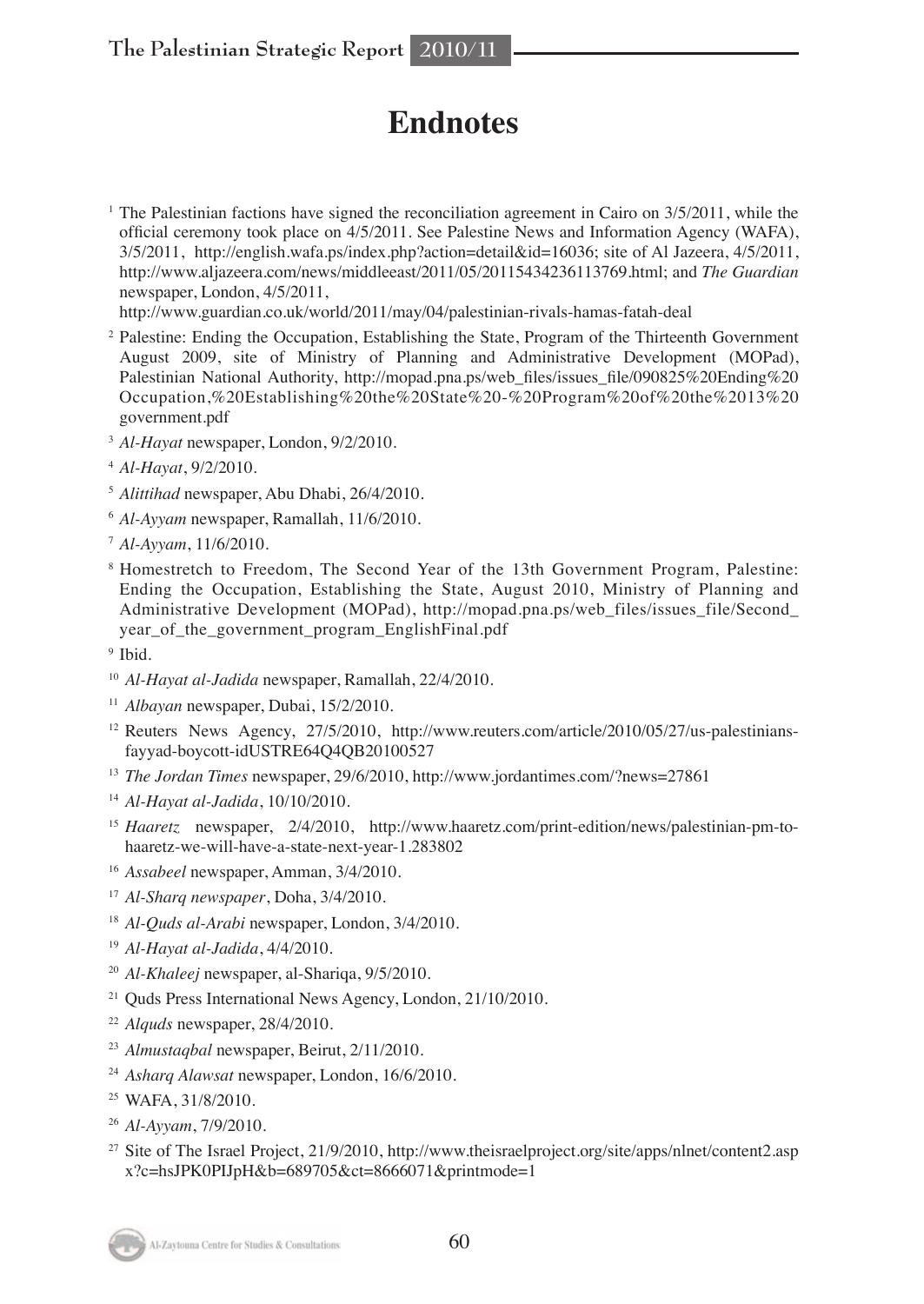- Nathan Thrall, "Our Man in Palestine," *The New York Review of Books* magazine, New York, vol. 57, no. 15, 14/10/2011. http://www.nybooks.com/articles/archives/2010/oct/14/our-man-palestine/?pagination=false
- *Alquds*, 7/4/2010; and *Yedioth Ahronoth* newspaper, 2/2/2010, http://www.ynetnews.com/articles/0,7340,L-3843457,00.html
- Quds Press, 17/8/2010.
- <sup>31</sup> Quds Press, 18/8/2010.
- *Al-Hayat*, 19/8/2010.
- <sup>33</sup> Site of Aljazeera.net, 6/1/2010.
- *Alriyadh* newspaper, 7/6/2010.
- Aljazeera.net, 31/5/2010; *Almustaqbal*, 2/6/2010; and see British Broadcasting Corporation (BBC), 31/5/2010, http://www.bbc.co.uk/news/10195838
- *Asharq Alawsat*, 14/6/2010.
- BBC, 18/7/2010, http://www.bbc.co.uk/news/world-middle-east-10675713
- Site of The Elders, 16/10/2010, http://theelders.org/article/elders-visit-gaza-call-lifting-blockade
- *Al-Ahram* newspaper, Cairo, 16/10/2010.
- Site of Spiegelonline International, 8/11/2010, http://www.spiegel.de/international/ world/0,1518,727968,00.html; site of France 24 International News, 24/11/2010, http://www.france24.com/en/20101124-italian-foreign-minister-visits-gaza-strip#; and site of MaltaToday, 18/12/2010, http://maltatoday.com.mt/en/newsdetails/news/national/Israelisoldiers-given-suspended-sentence-for-Bianca-Zammit-shooting
- *Al-Hayat*, 13/4/2010.
- <sup>42</sup> Ministry of Interior Declared that it has Uncovered Several Spy Rings that Killed and Spied for Israel, site of Palestinian National Authority, Council of Ministers, Cabinet Secretariat, Gaza Strip, 26/9/2010, http://www.pmo.gov.ps/index.php?option=com\_content&view=article&id=564:2010- 09-26-06-51-37&catid=25:news&Itemid=67 (in Arabic)
- *Al-Hayat*, 19/10/2010.
- *Alghad* newspaper, Amman, 16/4/2010.
- *Al-Hayat*, 16/4/2010.
- *Al-Quds al-Arabi*, 3/3/2010.
- *Assabeel*, 18/1/2010.
- *Al-Khaleej*, 27/2/2010.
- *Al-Ayyam*, 4/2/2010.
- Aljazeera.net, 13/2/2010.
- *Al-Dar* newspaper, Kuwait, 17/2/2010.
- *Al-Ayyam*, 21/2/2010.
- *Al-Quds al-Arabi*, 2/3/2010.
- *Al-Hayat*, 19/3/2010.
- *Al-Hayat*, 6/10/2010.
- *Al-Ayyam*, 26/9/2010.
- *Alghad*, 6/10/2010.
- <sup>58</sup> Site of The Palestinian Information Center (PIC), 8/10/2010.
- Al-Mustaqbal al-Arabi electronic newspaper, Amman, 11/11/2010.
- *Al-Hayat*, 17/11/2010.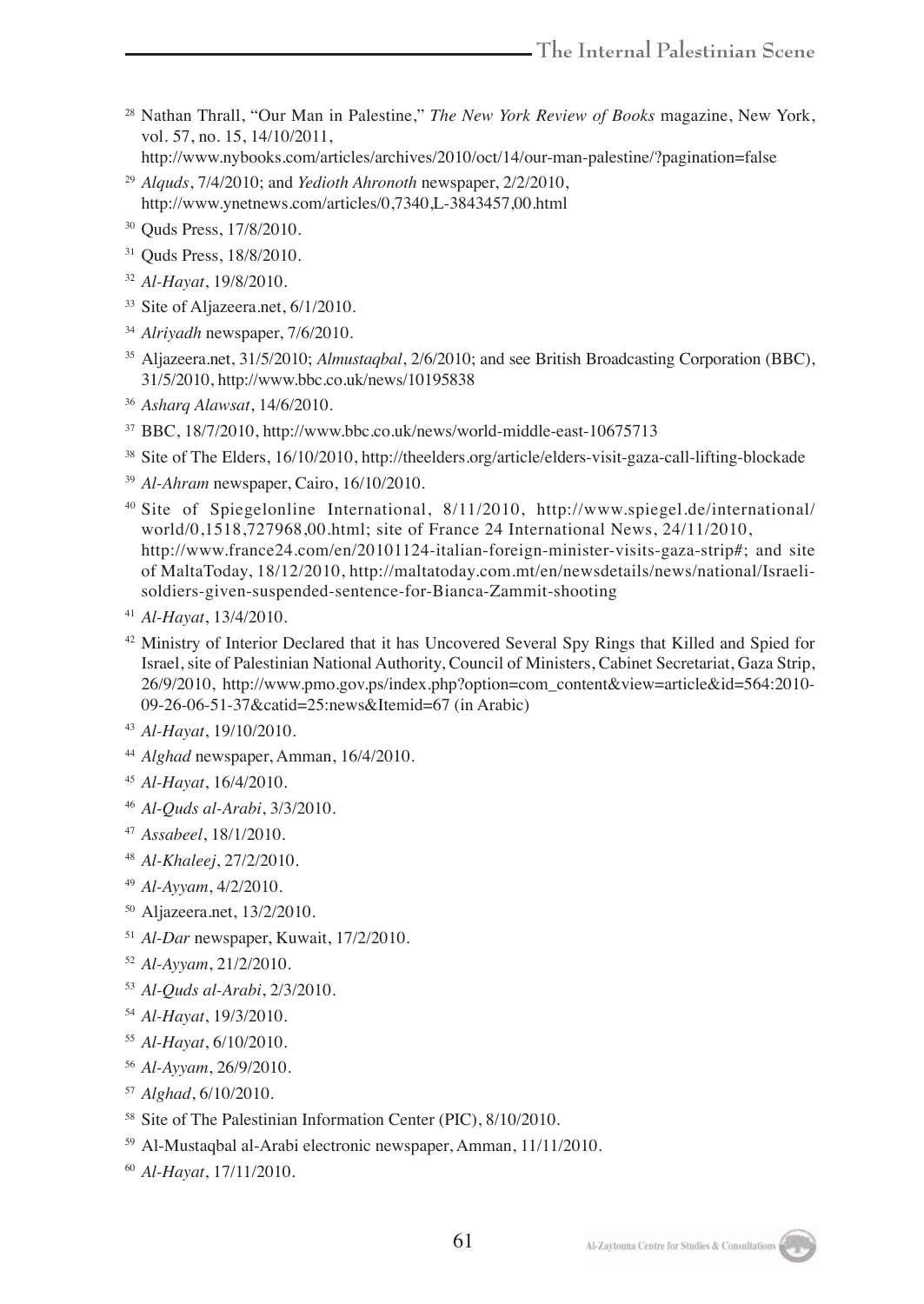# **The Palestinian Strategic Report 2010/11**

- <sup>61</sup> See Text of the Agreement between Fatah and Hamas, site of Palestine Monitor, 3/5/2011, http://www.palestinemonitor.org/spip/spip.php?article1787; and PIC, 29/4/2011.
- *Al-Hayat*, 27/9/2010.
- *Al-Hayat*, 17/11/2010.
- Aljazeera.net, 9/5/2010.
- Aljazeera.net, 26/9/2010.
- *Al-Hayat*, 27/9/2010.
- Ma'an News Agency, 26/9/2010.
- *Al-Qabas* newspaper, Kuwait, 5/12/2010.
- *Alrai* newspaper, Amman, 19/12/2010.
- *The Jerusalem Post* newspaper, 29/1/2010.
- Aljazeera.net, 10 and 15/2/2010; and *Yedioth Ahronoth*, 11/2/2010, http://www.ynetnews.com/articles/0,7340,L-3848040,00.html
- Aljazeera.net, 19/2/2010.
- *Yedioth Ahronoth*, 14/2/2010, http://www.ynetnews.com/articles/0,7340,L-3848878,00.html
- *Al-Hayat*, 7/4/2010.
- Site of Palestine Now (Paltimes.net), 5/4/2010.
- *Al-Quds al-Arabi*, 17/12/2010.
- Aljazeera.net, 26/12/2010.
- Aljazeera.net, 28/12/2010.
- *Al-Quds al-Arabi*, 27/11/2010.
- *Al-Akhbar*, newspaper, Beirut, 28/5/2010.
- See *al-Intiqad* newspaper, Beirut, 24/2/2010; and Aljazeera.net, 23/2/2010.
- *Haaretz*, 8/11/2010.
- *The Jerusalem Po*st, 13/9/2010, http://www.jpost.com/MiddleEast/Article.aspx?id=187869&R=R3
- State of Israel, Measures Taken by Israel in Support of Developing the Palestinian Economy and Socio-Economic Structure, Report of the Government of Israel to the Ad Hoc Liaison Committee (AHLC), Brussels, 13/4/2011, http://www.altawasul.com/NR/rdonlyres/3F532B57-F377-4FEF-99C8-68A810CA7AAC/0/IsraelReportAHLCApril2011.pdf
- 85 See PIC, 23/2/2011.
- Nathan Thrall, *op. cit.*
- *Ibid.*
- *Ibid.*
- *Haaretz*, 28/11/2010, http://www.haaretz.com/news/diplomacy-defense/wikileaks-expose-israeltried-to-coordinate-gaza-war-with-abbas-1.327487
- Xinhua News Agency, 7/1/2010, http://news.xinhuanet.com/english/2010-01/07/content\_12772925.htm
- *The Jerusalem Post*, 10/2/2010, http://www.jpost.com/Israel/Article.aspx?id=168332
- <sup>92</sup> Site of Israel Ministry of Foreign Affairs, 19/7/2010, http://www.mfa.gov.il/MFA/Terrorism-+Obstacle+to+Peace/Terrorism+and+Islamic+Fundament alism-/Terrorist\_cell\_murder\_policeman\_arrested\_19-Jul-2010.htm?DisplayMode=print
- Site of Israel Defense Forces, 31/8/2010, http://dover.idf.il/IDF/English/News/today/10/08/3103.htm
- Israel Defense Forces, 2/9/2010, http://dover.idf.il/IDF/English/News/today/10/09/0201.htm; and Aljazeera.net, 31/12/2010.